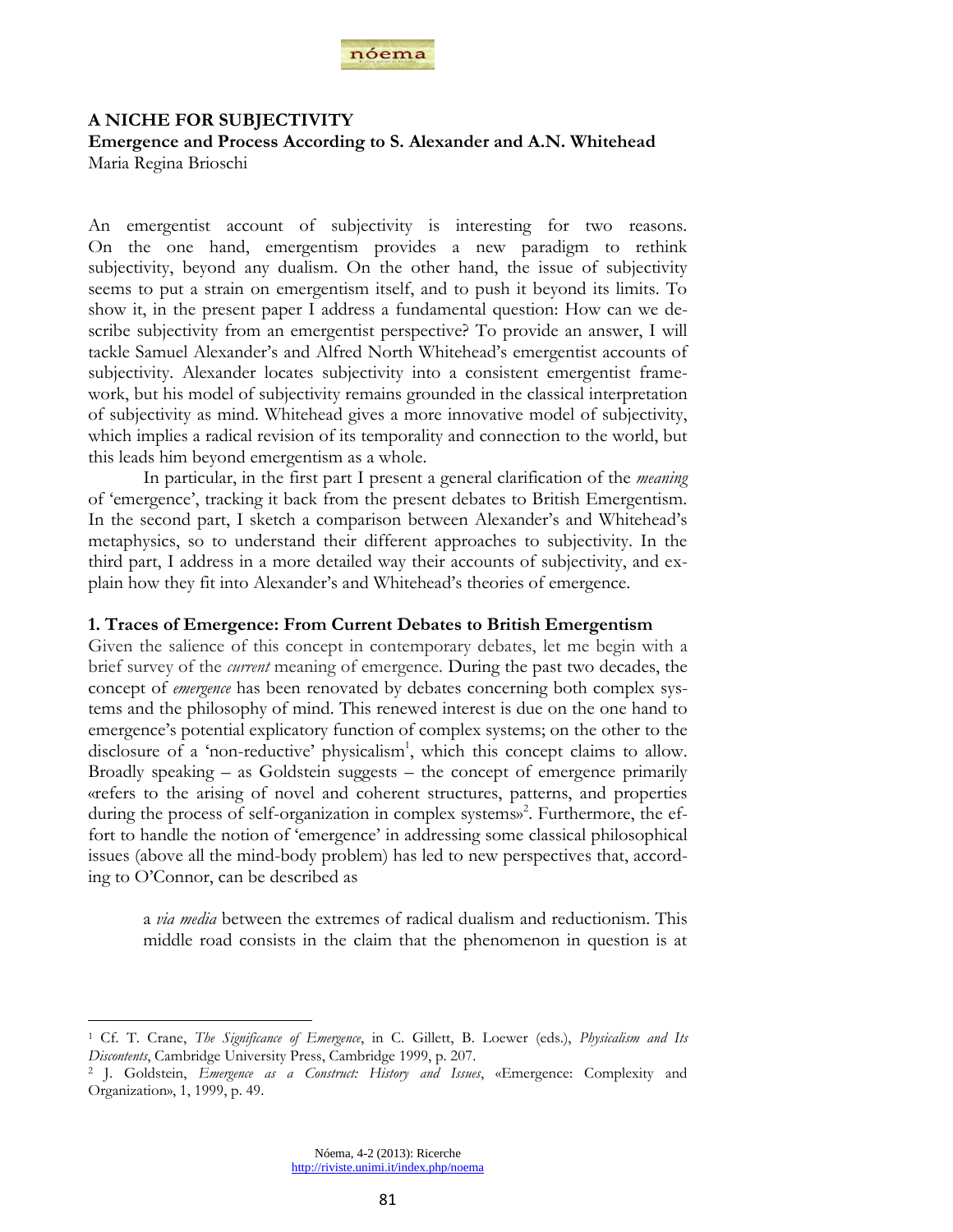

once grounded in and yet emergent from the underlying material structure with which it is associated<sup>3</sup>.

Apart from the different applications of the concept of emergence in systems theories and in the philosophy of mind, the above description can be regarded as the general claim and horizon involved by every perspective grounded in the notion of emergence. In order to understand whether or not this third way is possible, we need first of all to clarify what the concept of emergence specifically stands for. What does *emergence* means? To address this question, in this first part of the paper (i) I consider by and large the current status of the contemporary debates on Emergentism and their general idea of emergence, and (ii) I trace back this notion to its first appearance in the late  $19<sup>th</sup>$  century and contextualize it within the broader field of emergent evolution, with special reference to British Emergentism.

(i) To grasp the *current meaning* of emergence<sup>4</sup>, we need first to distinguish between its *epistemological* and *metaphysical* senses, even though in many cases these approaches are intertwined. The split between epistemological and metaphysical emergentism arises from an attempt to answer a tacit question, which can be formulated as follows: are emergent phenomena the results of our limited patterns of knowledge or rather some inherent features of the real world, with their own properties and causal structures?

On the epistemological side, as C.G. Hempel and P. Oppenheim claim:

Emergence is not an ontological trait inherent in some phenomena; rather it is indicative of the scope of our knowledge at a given time; thus it has no absolute, but a relative character, and what is emergent with respect to the theories available today may lose its emergent status tomorrow<sup>5</sup>.

<sup>3</sup> T. O"Connor, *Emergent Properties*, «American Philosophical Quarterly», 31, 1994, p. 91.

<sup>4</sup> As I mentioned above, the purpose of the present section is *not* to give a thorough account of Emergentism"s theories, but to focus on the meaning of emergence. Regarding general accounts on emergentism, I refer the readers to others" recent works. In particular, for an overview from a metaphysical perspective cf. J. Blachowicz, *Essential Difference. Toward a Metaphysics of Emergence*, State University of New York Press, Albany 2012. Regarding the main stances and general issues, cf. the recent collections: C. Macdonald, G. Macdonald (eds.), *Emergence and Downward Causation*, Oxford University Press, Oxford 2010; A. Corradini, T. O"Connor (eds.), *Emergence in Science and Philosophy*, Routlege, New York 2010; P. Clayton, P. Davis (eds.), *The Re-Emergence of Emergence*, Oxford University Press, Oxford 2006; C. Gillett, B. Loewer (eds.), *Phisicalism and Its Discontents*, Cambridge University Press, Cambridge 1999; A. Beckermann, H. Flohr, J. Kim (eds.), *Emergence or Reduction? Essays on the Prospects of Nonreductive Physicalism*, de Gruyter, Berlin/New York 1992. Besides the articles already mentioned, among others special attention should be paid to J. Kim, *Making Sense of Emergence*, «Philosophical Studies», 95, 1999, pp. 3-36; R. Van Gulick, *Reduction, Emergence and Other Recent Option on the Mind/Body Problem: A Philosophic Overview*, «Journal of Consciousness Studies», 8, 9-10, 2001, pp. 1-34; J. Kim, *Emergence: Core Ideas and Issues*, «Synthese», 151, 3, 2006, pp. 547-59; T. O"Connnor, H.Y. Wong, *The Metaphysics of Emergence*, «Noûs», 39, 2005, pp. 658-678; R.M. Francescotti, *Emergence*, «Erkenntnis», 67, 1, 2007, pp. 47-63.

<sup>5</sup> C.G. Hempel, P. Oppenheim, *Studies in the Logic of Explanation*, in C.G. Hempel, *Aspects of Scientific Explanation and Other Essays in the Philosophy of Science*, The Free Press, New York 1965, p. 263.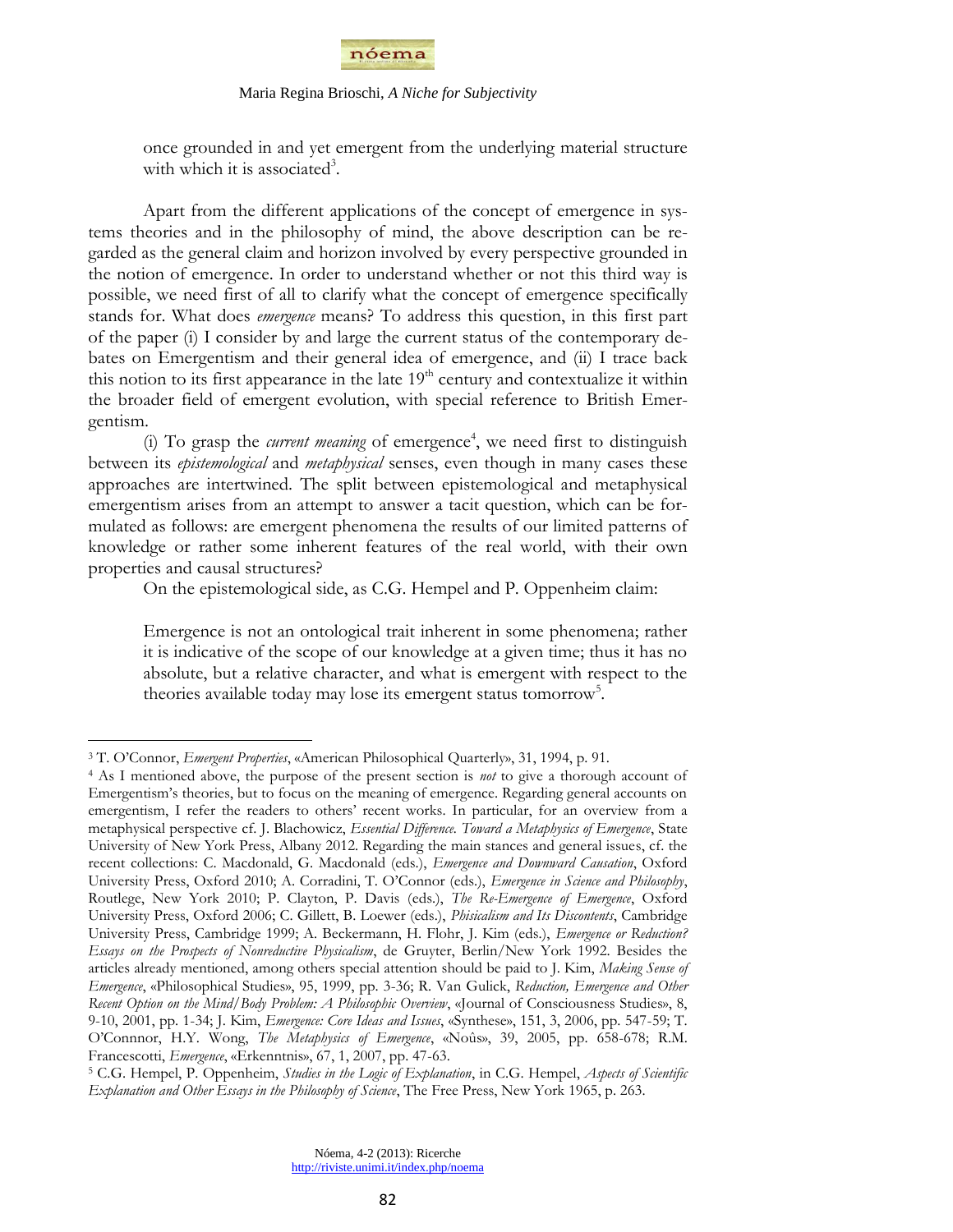

While, from an ontological perspective, emergence points out a structural «occurrence of qualitative novelty»<sup>6</sup>: given a complex system, fully understandable in terms of physics, the more its structural complexity increases, the more new properties emerge – that is to say properties not owned by, predictable from or reducible to the ones previously exhibited, either by their simple constituents or by their sum. Thus, according to epistemological emergentism, emergent phenomena are a product of our cognitive limitations, and their emergence is just apparent or relative to the state of advancement of our theories. Ontological emergentism, in its turn, argues for the real emergence of qualitative novelties, arising from the increasing structural complexity of phenomena. Since ontological emergentism provides a much stronger claim about emergent phenomena than epistemological emergentism, I will focus on it in the following pages of my paper.

More accurately, and although there isn't any common agreement among emergentists, following Jaegwon  $Kim<sup>7</sup>$  we can single out the main claims of this stream of thought as follows:

- 1. The Emergence of complex higher-level *entities* (namely, the emergence of new structural configurations, with a higher-level of complexity, from the coming together of lower-levels entities);
- 2. Emergence of higher-level *properties* (the higher-level properties arise out of the constituent part, some of them are mere resultant while other are «emergent»);
- 3. Unpredictability of emergent properties (we can properly speak of emergent properties if all information concerning their basic conditions cannot predict *in principle* the properties themselves);
- 4. The unexplainability/irreducibility of emergent properties (emergent properties cannot be reduced nor explained in terms of their basal conditions);
- 5. The causal efficacy of the emergents (emergent properties have their own causal powers, irreducible to their constituents and agent both at their level and down on the lower levels).

Of course, this short list has to be understood not as an exhaustive one, but rather as laying out the various themes that an emergent theory should tackle. Furthermore, if these can be considered as the core topics of Emergentism, nevertheless they involve some inconsistencies and undecided issues that still today await further explanations, in order to make Emergentism itself a distinct, clear and coherent theory in current debates. As Kim recently states, the primary urgency is to give a «positive characterization of emergence» and a «coherent explanation of "downward" causation» 8 . To this extent, our wondering about the concept of emergence seems to meet, in relation to contemporary debates, multi-faceted arguments that allow us to get closer to the problems involved but at the same time lead us even farther from a plain answer. Indeed, these arguments make us confront again with the starting question: What is the meaning of emergence?

<sup>6</sup> M. Bunge, *Emergence and Convergence: Qualitative Novelty and the Unity of Knowledge*, University of Toronto Press Incorporated, Toronto/Buffalo/London 2003, p. 14.

<sup>7</sup> For the following classification, cf. J. Kim, *Making Sense of Emergence*, cit., pp. 20-24.

<sup>8</sup> J. Kim, *Emergence: Core Ideas and Issues*, cit., p. 547.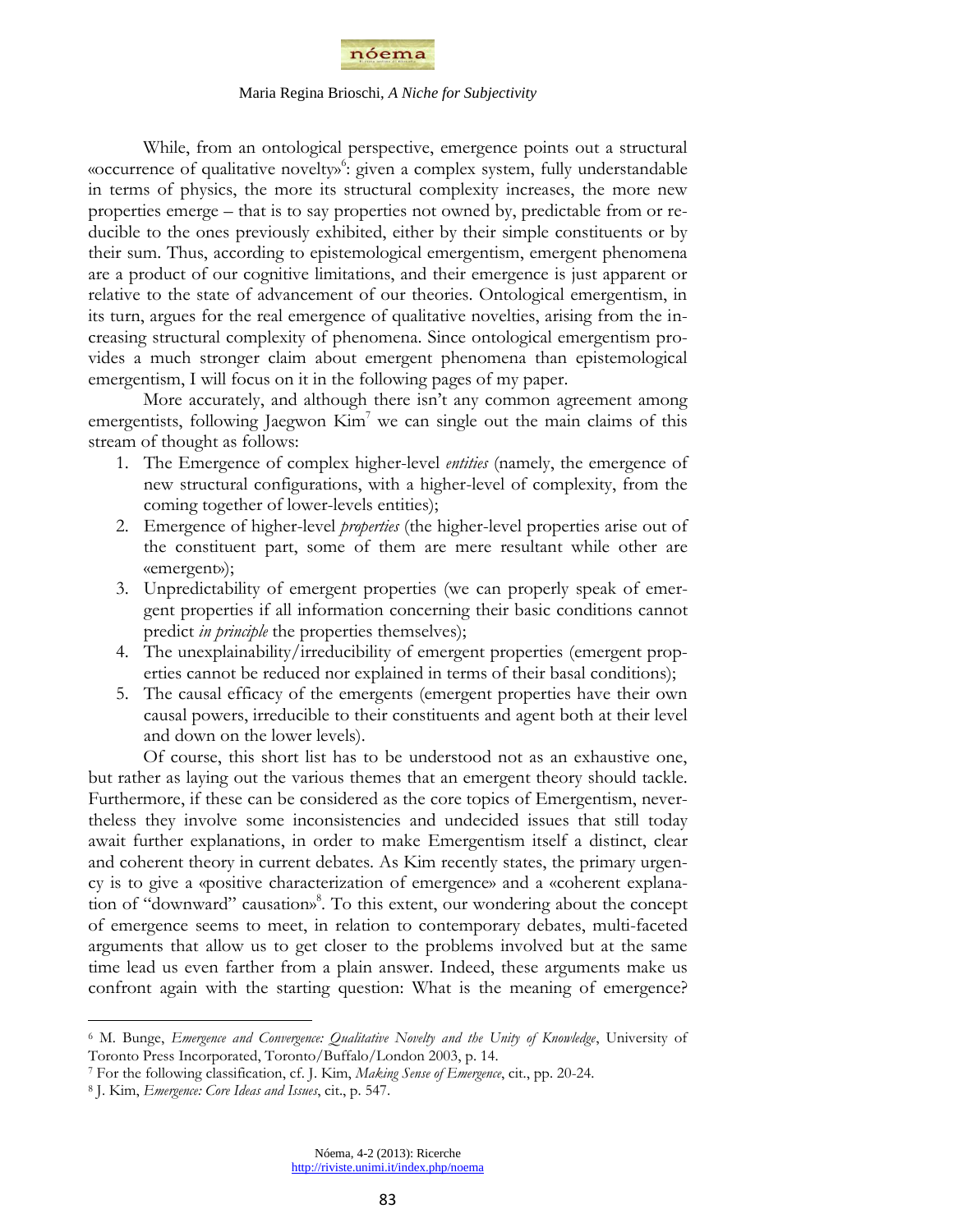

How to explain it? Also, why does it look so captivating for many? As Kim underlines:

What it is about emergence that makes it such an attractive idea to so many thinkers, with diverse and disparate backgrounds and agendas – philosophers, practicing scientists from a variety of scientific fields, and science writers – is itself an intriguing philosophical question  $[...]^2$ .

Thus, in order to understand what emergence means and why it is such an «attractive» idea, the next step is to trace this concept of emergence back to its origins and to the context within which it arose, as well as to the problems it meant to refer to at that time. Indeed, since these questions about the meaning of emergence remain unanswered today, we should investigate how and why the notion of emergence was used at the beginning. In this way, we also follow Kim, insofar as he states:

Of course we do not start with a totally blank page when we now ponder how best to understand emergence. […] Any account of emergence, I believe, should show significant continuity with the concept that the British emergentists of the early  $20<sup>th</sup>$  century<sup>10</sup>.

(ii) Who are the British Emergentists of the early  $20<sup>th</sup>$  century? What is the British Emergentism? Generally speaking, the main figures of the British Emergentism of the 20<sup>th</sup> century are Conwy Lloyd Morgan (1852-1936), Samuel Alexander (1859-1938) and Charlie Dunbar Broad (1887-1971), who set up, with similar outlooks, a general systematic theory of nature as a layered reality, explainable in terms of emergence. With their masterpieces, Alexander"s *Space, Time and Deity*<sup>11</sup> (1920), Lloyd Morgan"s *Emergent Evolution*<sup>12</sup> (1923) and Broad"s *The Mind and its*  Place in Nature<sup>13</sup> (1925), they tried to give a materialistic, evolutionary account of universe, which goes beyond any mechanistic and vitalistic viewpoint.

In this perspective, although they didn"t develop any unique or common doctrine, it is possible to sketch out their general conceptions, as Brian McLaughlin has illustrated<sup>14</sup>. According to British Emergentism, (a) all reality is made up of

<sup>9</sup> *Ibidem*.

<sup>10</sup> Ivi, p. 548.

<sup>11</sup> S. Alexander, *Space, Time, and Deity*, 2 vol., Macmillan, London 1920 (from now indicated as STD, followed by I or II).

<sup>12</sup> C. Lloyd Morgan, *Emergent Evolution*, Williams and Norgate, London 1923.

<sup>13</sup> C.D. Broad, *The Mind and Its Place in Nature*, Routledge & Kegan Paul, London 1925.

<sup>14</sup> Cf. B. McLaughlin, *The Rise and Fall of British Emergentism*, in A. Beckermann, H. Flohr, J. Kim (eds.), *Emergence or Reduction? Essays on the Prospects of Nonreductive Physicalism*, cit., p. 49: «[…] I will now briskly present, in modern dress, an *idealized* version of the main body of British Emergentist doctrine that will concern us. I should acknowledge that the Emergentists disagreeded over some relevant details. I will, however, largely ignore their disagreements. My aim is to abstract a coherent and representative body of doctrines from their texts». About the differences, however remarkable, between their perspectives (in particular between Lloyd Morgan and Alexander, who first were recognized as «founders» of British Emergentism), cf. R. Metz, *A Hundred Years of British Philosophy*,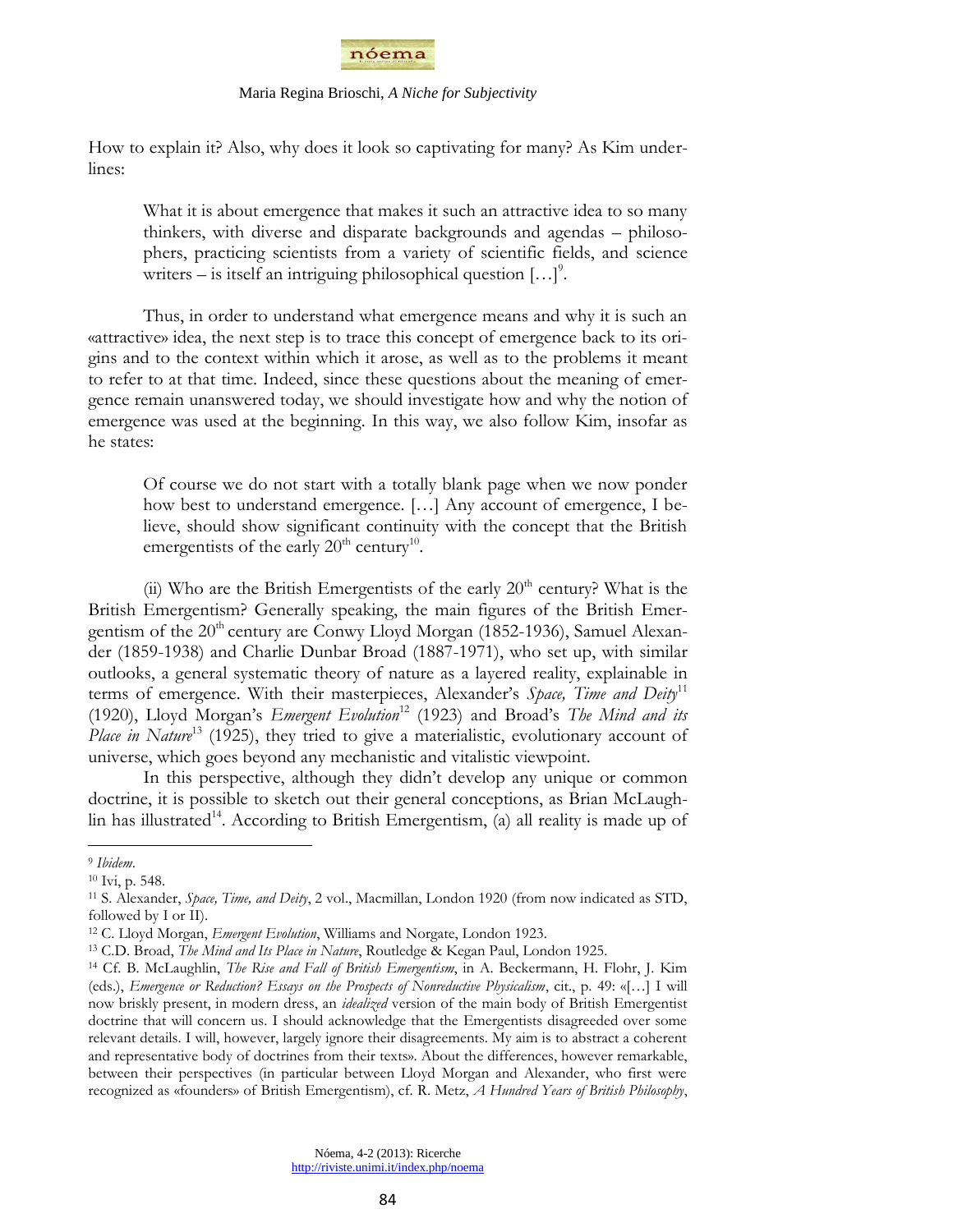

elementary material particles, therefore every change and event depends on particles" motion. These particles are conceived as discrete but related, structured in different levels. (b) Levels are hierarchically ordered on the basis of their degrees of organizational complexity and to each of them corresponds a science (e.g. physics, chemistry, biology and psychology). (c) For every level, which is composed of kinds of lower levels, there are specific kinds of material substances with specific properties. (d) Moreover, every substance has its power by virtue of its own structural composition, and this power endows it to influence motion. (e) To this extent, every structural pattern at every level has some emergent causal powers as a matter of law, but the law itself is emergent: it does not come from any law at lower levels or boundary conditions of particles<sup>15</sup>. Here, again, the concept of emergence becomes pivotal in understanding all the connections and interrelations among elements and levels, in this «monistic»<sup>16</sup> universe which still provides different and irreducible properties and laws.

As Lloyd Morgan points out<sup>17</sup>, the philosophical notion of emergence predates emergentist theories. However, it received a new meaning and relevance in view of the notion of evolution, on which the general scheme above reported is also based. How can we explain the existence of different and irreducible properties in a monistic universe, apart from evolution? British Emergentism"s monistic and multi-layered approach aims at sketching an exhaustive account of a dynamic cosmos, always in change and motion, and not just at accounting for a differentiated but static universe. As we will see in a while, according to British Emergentist, the notion of evolution is therefore necessary, but still not enough for such an exhaustive account of the cosmos.

From another point of view, if we can distinguish with Achim Stephan four phases of emergentism throughout history<sup>18</sup>, British Emergentism of the early

The Macmillan Company, New York 1938, pp. 653-662. Since they were very popular in the early 20th Century, and almost unknown today, this book offers a clear outlook of their thoughts, by connecting them to the general philosophical context of their time.

<sup>15</sup> For the complete outline cf. B. McLaughlin, *The Rise and Fall of British Emergentism*, cit., pp. 49-51.

<sup>16</sup> We can call their universe «monistic» because every element of the universe stems from and is grounded in its first lower level. For instance, as it will be considered in the second part, according to Alexander everything is made up of space-time. In other words, no other elements or external factors are required to understand the universe itself.

<sup>17</sup> Cf. C. Lloyd Morgan, *Emergent Evolution*, cit., pp. 2-3: «The concept of emergence was dealt with (to go no further back) by J.S. Mill in his *Logic* (BK. III, ch. vi. §2) under the discussion of "heteropathic laws" in causation. The word "emergent", as contrasted with "resultant", was suggested by G.H. Lewes in his *Problems of Life and Mind* (Vol. II. Prob. V. ch. iii. P. 412). Both […] distinguish those properties (*a*) which are additive and subtractive only, and predictable, from those (*b*) which are new and unpredictable; both insist on the claim that the latter no less than the former fall under the rubric of uniform causation».

<sup>18</sup> Achim Stephan traces two different outlines of emergentism: (a) the first one from a historical point of view, (b) the second one from a more conceptual standpoint. (a) From a historical perspective, he divides emergentism into four phases. The first one is referred to John Stuart Mill, George Henry Lewes and Alexander Bain, the second one to British Emergentism of the early  $20<sup>th</sup>$ century. The third one to a long period which goes from 1926, when on the one hand took place the *Sixth International Congress of Philosophy* (with H. Driesch"s *Emergent Evolution*, A.O. Lovejoy"s *The Meaning of 'Emergence' and its Modes*, W.M. Wheeler"s *Emergent Evoluion and its Modes*), and on the other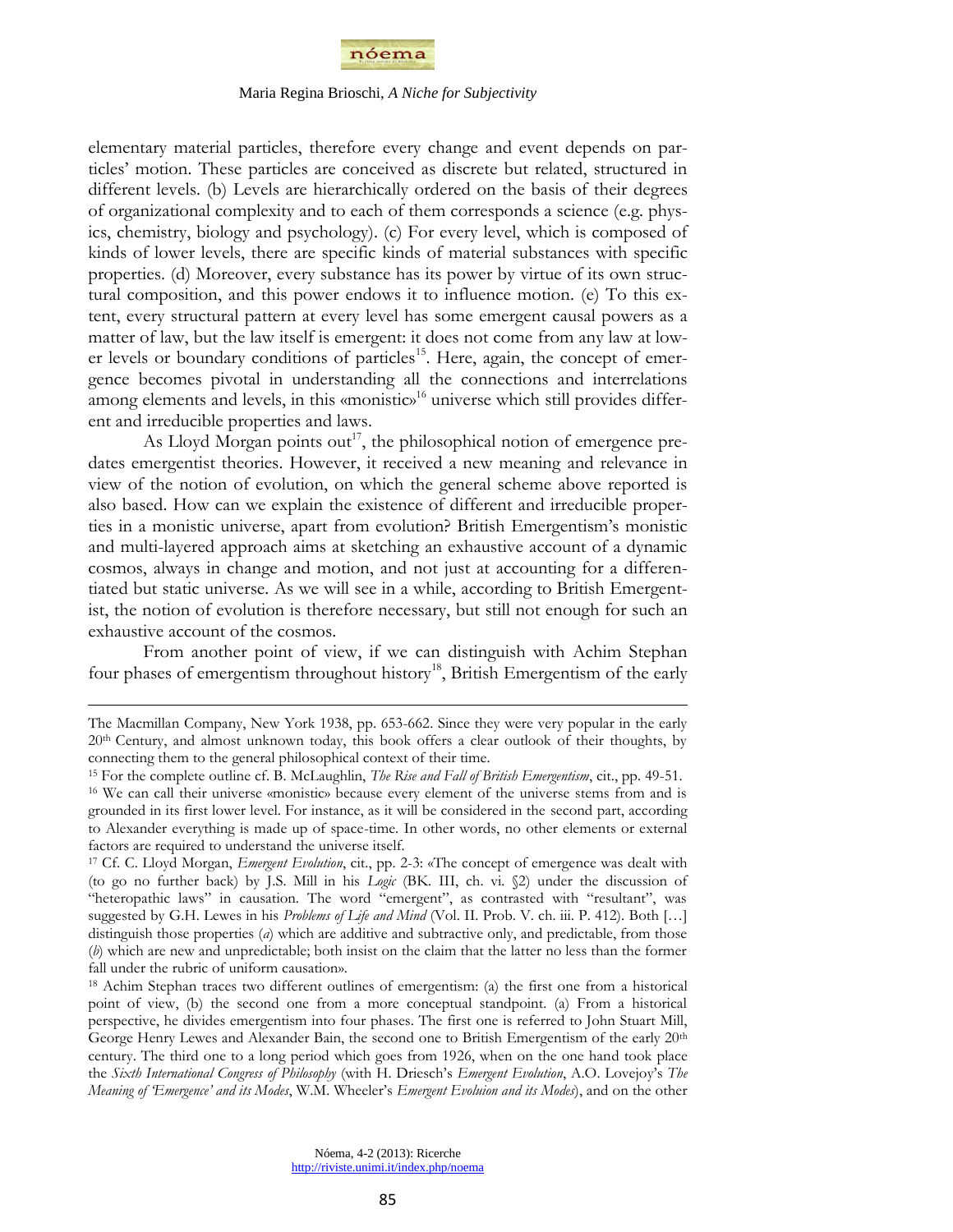

20<sup>th</sup> century is to be counted as the second phase. In particular, compared with the other phases, its distinctive scope is to conceive a cosmology in terms of evolution, or better yet, in terms of an emergent evolution, that is, an evolution that grants «emergence as novelty»<sup>19</sup>. As Lloyd Morgan, who first adopted the concept of emergence<sup>20</sup>, clearly maintains at the very beginning of his Gifford Lectures in 1921:

We live in a world in which there seems to be an orderly sequence of events. […] *Evolution*, in the broad sense of the world, is the name we give to *the comprehensive plan of sequence in all natural events*.

But the orderly sequence, historically viewed, appears to present, from time to time, *something genuinely new*. Under what I here call emergent evolution, stress is laid on this incoming of the new<sup>21</sup>.

In this passage, Lloyd Morgan, as British Emergentists did, distinguishes between two otherwise conflated notions: a) *evolution* and b) *the incoming of the new*. Why such a distinction? Isn't novelty necessarily implied by evolution? To answer these questions, let me address Morgan"s account of the two notions in some more detail.

(a) With *evolution*, Lloyd Morgan does not mean just to state the existence of «a universal process of change» <sup>22</sup>, but he especially refers to a comprehensive

<sup>19</sup> Ivi*,* p. 30.

 $\overline{a}$ 

<sup>21</sup> C. Lloyd Morgan, *Emergent Evolution*, cit., p. 1 [Italics mine].

the Aristotelian Society"s symposium on *The Notion of Emergence* (where E.S. Russell, C.R. Morris, W.L. Mackenzie talked) – not counting S.C. Pepper"s article *Emergence –*, to C.G. Hempel and P. Oppenheim"s *Studies on the Logic of Explanation* in 1948 and E. Nagel"s *The Structure of Science* in 1961. The fourth and last phase started from the seventies and still goes on today: it concerns the concept of emergence within the debates on psycho-physical problem and among its exponents are K.R. Popper, Roger Sperry, James van Cleve and Jaegwon Kim. (b) From a conceptual approach, Stephan discusses the main topics at stake today, and on the whole analyzes «classical» emergentism into four versions, according to the different concepts of emergence. Namely: 1) emergence as nonadditivity, 2) emergence as novelty, 3) emergence as nonpredictability, 4) emergence as nondeducibility. The first one corresponds to the formulation developed by John Stuart Mill and George Henry Lewes; the second one to Lloyd Morgan"s and Alexander"s interpretation; the third to Popper"s view, while the fourth especially to C.D. Broad but also to C.G. Hempel and P. Oppenheim. Cf. A. Stephan, *Emergence – A Systematic View on its Historical Facets*, in A. Beckermann, H. Flohr, J. Kim (eds.), *Emergence or Reduction? Essays on the Prospects of Nonreductive Physicalism*, cit., pp. 25-48.

<sup>20</sup> Although Alexander"s *Space*, *Time and Deity* was delivered as Gifford Lectures in 1915-16, six years before Lloyd Morgan"s *Emergent Evolution*, the concept had already been sustained by the latter. As Alexander states: «I use the word "emergent" after the example of Mr. Lloyd Morgan. It serves to mark the novelty which mind possesses, while mind still remains equivalent to a certain neural constellation»; STD II: 14n.

<sup>22</sup> In his very precious and detailed work, David Blitz defines the three main claims of Emergentism as follows: «Emergent evolution combines three separate but related claims, whose background, origin, and development I trace in this work: firstly, that evolution is a universal process of change, one which is productive of qualitative novelties; secondly, that qualitative novelty is the emergence in a system of a property not possessed by any of its parts; and thirdly, that reality can be analyzed into levels, each consisting of systems characterized by significant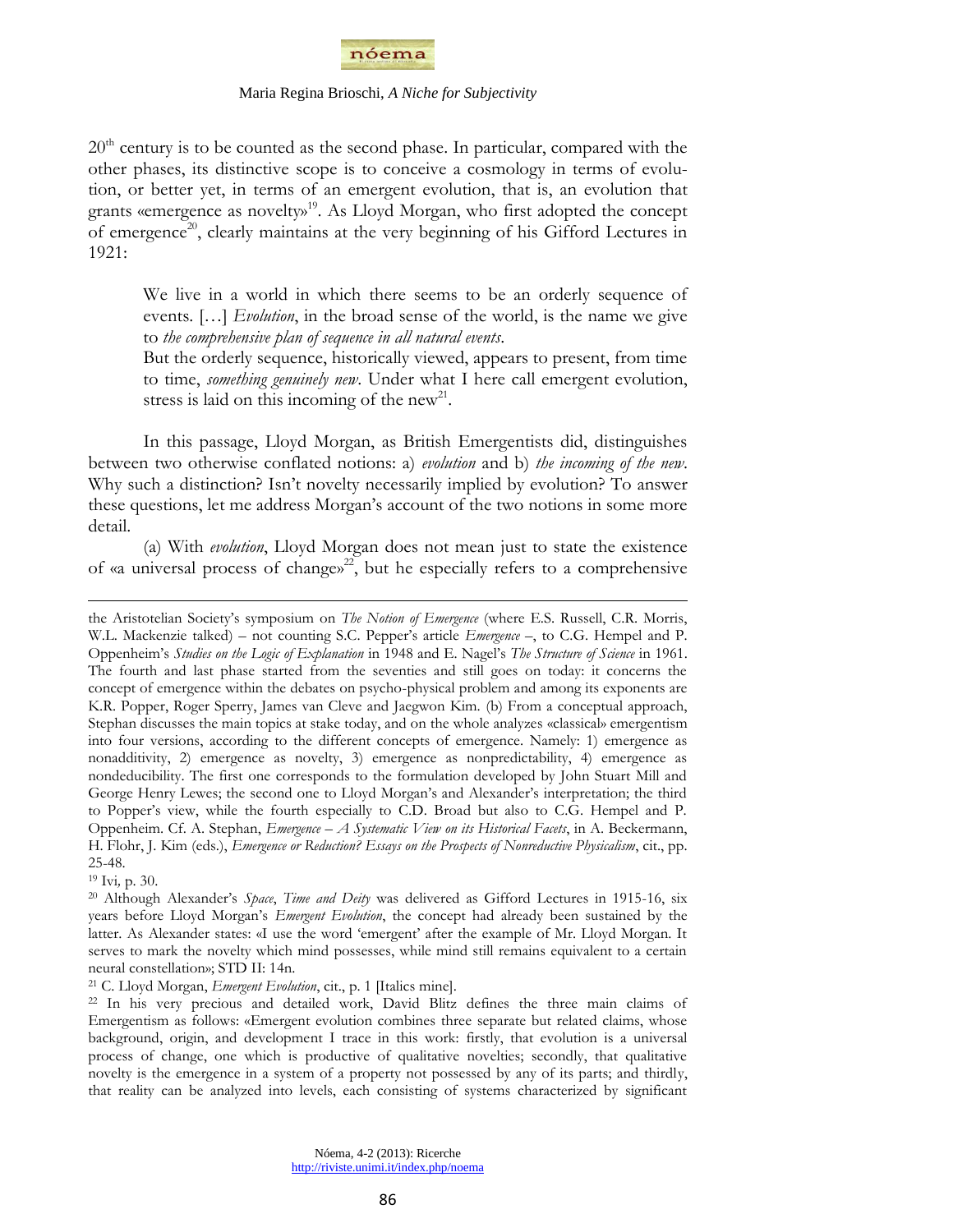

and unique scientific explanation of «all natural events»; an explanation which renders in an appropriate way the events in their changing and at the same time gives a consistent explanatory hypothesis of their sequence. This reference to a unique scientific explanation reveals the special appeal that evolution had for Lloyd Morgan and the other British Emergentists, at least Alexander. Indeed, the concept of evolution is conceived as that methodological perspective, which alone can open up and provide a feasible path to reach both a coherent cosmology and a comprehensive scientific account of events' changes and dynamics<sup>23</sup>. In this sense, *evolution* can also be regarded as a heuristic principle for both scientific and philosophical thoughts, because – accordingly to a naturalistic point of view – by means of it everything can be susceptible of adequate treatment.

Moreover, without this evolutionary perspective, the layered reality would be misunderstood, as the levels might be considered mere, different self-contained strata, under a conception which consequently would lead to the unattainability and unworkability of the concept of emergence itself $24$ .

In addition to the methodological issue, another point is to be made. The notion of evolution refers to the continuity and indivisibility of the global process of change which permeates reality. In a sense, evolution implies necessarily novelty, as it brings about unceasing changes. However, British emergentism distinguish between novelty and evolution in order to give relevance to the irreducible, unpredictable and discontinuous character of the incoming of new species and levels of reality. Evolution does not provide *per se* an explanation for discontinuity and unpredictability of phenomena, as much as it does for changes and continuity.

(b) Thus, the second key-notion of British Emergentism, according to Lloyd Morgan is, by no surprise, *the incoming of the new*. It refers to that «appearing to the present, from time to time, of something genuinely new». There is a close relation between it and evolution: if evolution allows us to understand and explain the sequence of events, then «newness» is not an exception, but rather something

emergent properties»; D. Blitz, *Emergent Evolution*, Kluwer Academic Publisher, Dordrecht/Boston/London 1992, p. 1. Although it is undeniable that these three can be regarded as the most general features of emergent evolution, it seems to me that, in order to make the rise of Emergentism itself understandable, we need to think of it as committed to the tasks of evolution and novelty. Accordingly  $-$  as I point out later  $-$  layered reality turns out to be a consequence of addressing these topics (that is, of evolution and novelty together), *via* emergence.

<sup>23</sup> As the author himself stresses in his autobiography: «Evolution, from the scientific point of view, is progressive organization, "this" in *C* co-realated with "that" in *B*. To distinguish a special feature of organized advance, alike in *B* in *C*, I have of late borrowed from G.H. Lewes the word "emergent". But the notion it embodies is quite old. Briefly stated, the hypothesis is that when certain items of "stuff", say *o p q,* enter into some relational organization *R* in unity of "substance", the whole *R* (o *p q*) has some "properties" which could not be deduced from prior knowledge of the properties of *o*, *p*, and *q* taken severally. So far, the advance is relatively step-like or "jumpy"»; cf. C. Lloyd Morgan, in C. Murchison, *History of Psychology in Autobiography*, vol. 2, Clark University Press, Worcester, p. 253.

<sup>24</sup> With regard to evolution, we can see Emergentism as a point to which many different influences converge. Let us mention first of all C. Darwin, Huxley, Spencer, Wallace and Romanes. For an analytical description, cf. D. Blitz, *Emergent Evolution*, cit., pp. 5-56. About layered reality, we can here also lay stress on the influence of Walter T. Marvin's thought.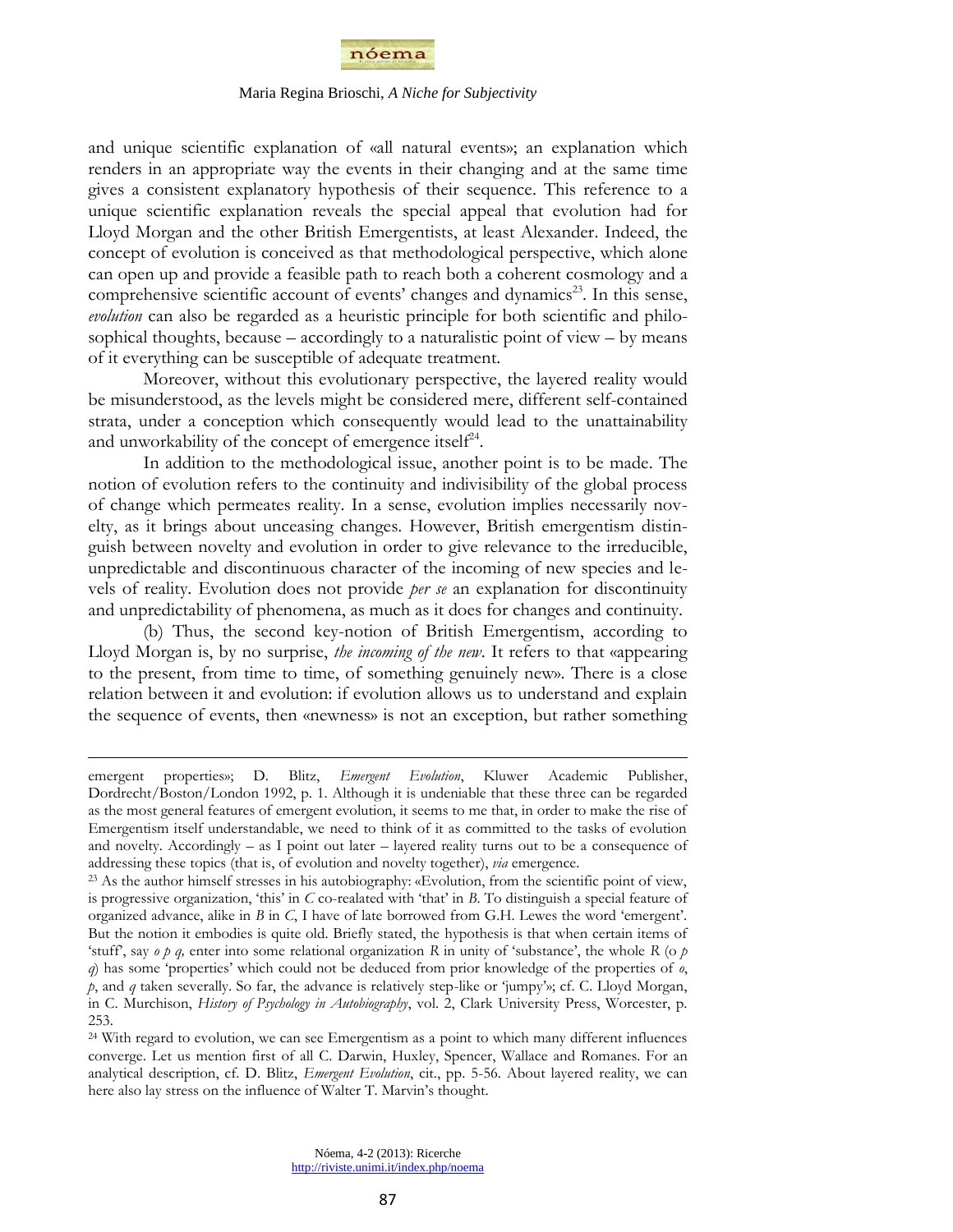

that comes along with it<sup>25</sup>. According to Lloyd Morgan, evolution and novelty are not two distinct, opposite processes; rather, they represent different aspects of a single process in all its complexity. In particular, *evolution* indicates a sequence which expands and increases itself, and *novelty* indicates the irreducibility and unpredictability of elements appearing in the course of evolution. As we can read in *Emergent Evolution*: «If nothing new emerge[s] – if there be only regrouping of preexisting events *and nothing more*  $-$  then there is no emergent evolutions<sup>26</sup>. According to British Emergentism, evolution requires novelty to be an *emergent evolution.*  Without novelty, evolution would be a mere development of pre-existing patterns. The attention to the issue of novelty is neither present in Darwin"s account of evolution, nor in the general common understanding of evolutionary philosophy. But, in addition to this clarification of the concept of evolution, why is novelty taken into such a careful consideration? Can we see it as a proper philosophical issue?

To address these questions, we need to widen our analysis of British Emergentism. In particular, we should take advantage of the remark Lloyd Morgan made in introducing the general idea of emergent evolution. The author states: «Such emergence of the new is now widely accepted where life and mind are concerned. *It is a doctrine untiringly advocated by Professor Bergson*» 27 . Apart from the specific instances of emergence in terms of life and mind, for now it is remarkable to notice the reference to Bergson, along with «is now widely accepted». This hint precisely connects the topic of novelty to *Creative Evolution* and more broadly to Bergson's thought. In this way, Lloyd Morgan maintains on the one hand that his understanding of evolution is close to Bergson"s viewpoint, and on the other that the topic of novelty itself can be grasped as part of his legacy. For instance, in *The Possible and the Real* Bergson describes it as follows:

I should like to come back to a subject on which I have already spoken, the continuous creation of unforeseeable novelty which seems to be going on in the universe. As far as I am concerned, I feel I am experiencing it constantly. No matter how I try to imagine in detail what is going to happen to me, still how inadequate, how abstract and stilted is the thing I have imagined in comparison to what actually happens! The realization brings along with it an unforeseeable nothing which changes everything<sup>28</sup>.

<sup>25</sup> Also Blitz makes a point close to this current claim, when he states: «the development of emergent evolution involved the combination of two ideas: the first held that evolution was a general phenomena, sweeping through all domains of nature, while the second stated that at specific points of development, new levels of organization appeared, featuring novel qualities»; Ivi, p. 76.

<sup>26</sup> C. Lloyd Morgan, *Emergent evolution*, cit., pp. 1-2.

<sup>27</sup> Ivi, p. 3. Lloyd Morgan, whose interests are particularly physiological, then adds: «Wundt pressed its acceptance under his "principle of creative resultants" (*i.e.* what we distinguish as emergent) which, he says, "attempts to state the facts that in all psychical combinations the product is not a mere sum of the separate elements… but that it represents a new creation" (*Introduction to Psychology*, p. 146)»; Ivi, pp. 3-4 [Italics mine].

<sup>28</sup> H. Bergson, *Le possible et le réel* (1920), in *La pensée et le mouvant*, in *Ouvres*, PUF, Paris 1970, p. 1331; tr. by Mabelle L. Andison, *The Possible and the Real*, in *The Creative Mind: an Introduction to Metaphysics*, Dove Publications, Mineola (NY) 2007, p. 73. Despite the fact that it was written later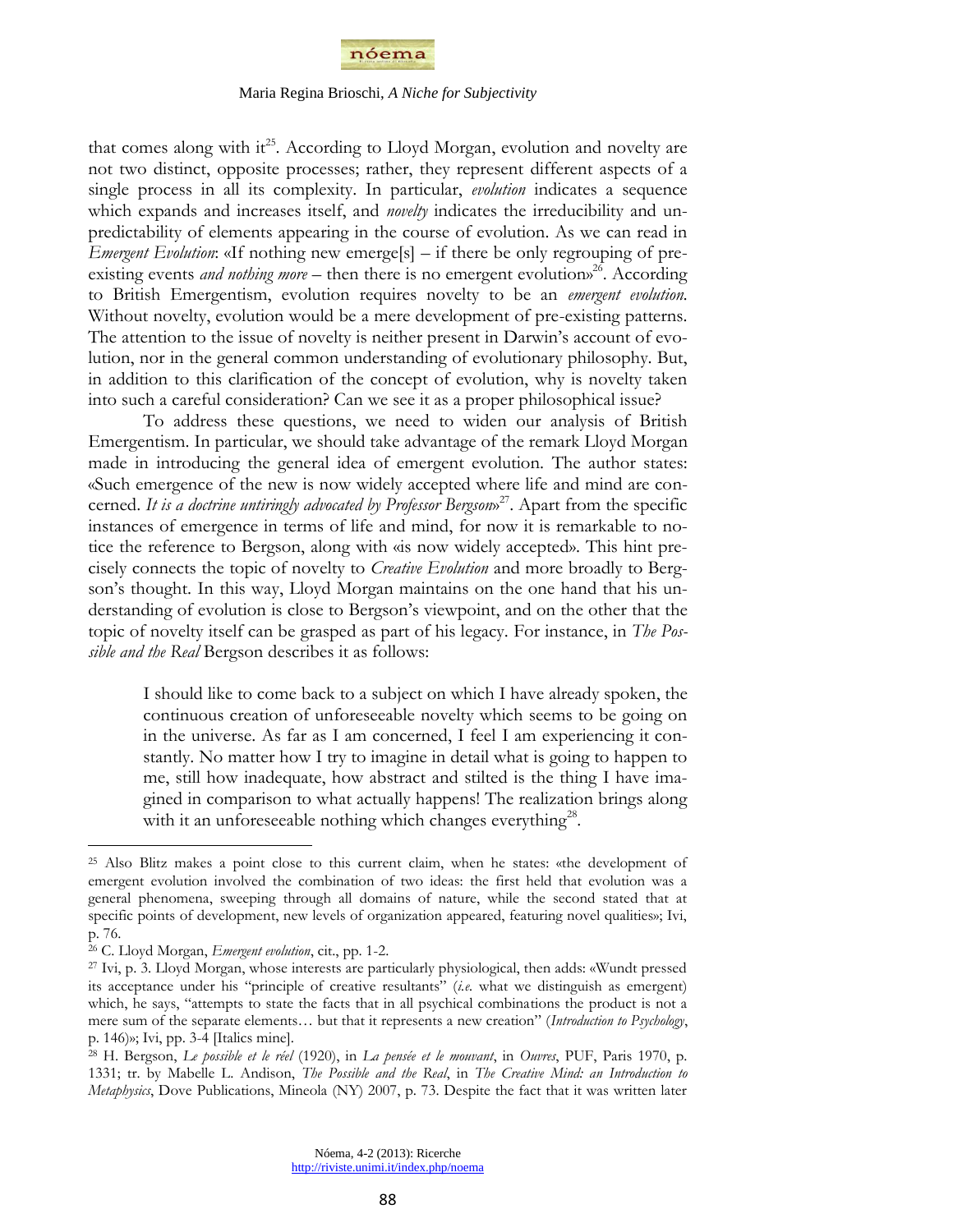

Of course, this is an «existential» exemplification of what Bergson intends by newness, but by means of it we gain a clear and compelling connotation of it, especially insofar as he indicates it as «an unforeseeable nothing which changes everything». Then, although Bergson was not the only one who undertook this kind of philosophical inquiry (see for example William James"s works, in particular *Some Problems of Philosophy*<sup>29</sup>), he was specifically singled out as the one who first – throughout the history of philosophy – discloses this specific topic of novelty to philosophy. Indeed, the fact that many were dealing with the problem of novelty is another hint that novelty should be considered as a proper and independent issue. In this regard, a further corroboration of Bergson"s pivotal role in introducing the topic of «novelty» comes from Schiller's Presidential Address to the Aristotelian Society<sup>30</sup> in 1921, entitled *Novelty*:

[...] Nearly all philosophers have assented with such uncritical docility and unthinking enthusiasm, that no place need be made for Novelty in our philosophies, because Novelty is as such ultimately unthinkable and impossible. Perhaps M. Bergson"s greatest achievement is to have shaken this prejudice, and to have made Novelty a good philosophic problem. It is no longer mere impertinence to inquire into Novelty, to ask philosophers to recognize its existence, to beg them to analyse why they hate it and won"t, and to insist that, whether they hate it or not, they have got to have it. […] Since Novelty is ineluctable and we are all so constructed as to experience it, and the world is continually generating it, it may be more reasonable, or at least more sensible, to try to understand it than to try to ignore it<sup>31</sup>.

If now it is more apparent how much the topic of novelty was considered, shared and debated, and how important Bergson was in this inquiry; the British Emergentism"s endeavor to think at once evolution and novelty should be more comprehensible. In this perspective, and not without some exaggeration, Rudolph Metz states in 1934 that «Emergent Evolution is a new, important, and specifically

than some of Lloyd Morgan"s and Alexander"s books, I decide to quote this passage because it illustrates the concept of novelty in a very neat and brief way. At the same time, it is important also to notice that, in comparison to this text of Bergson, British Emergentism differs since novelty is not an «all-pervasive quality», but is introduced into the world where emergences take place, that is, just in the passages between layers.

<sup>29</sup> W. James, *Some Problems of Philosophy*, Longmans–Green and Co., New York 1911. William James devotes the last five chapters to the topic of novelty. In this perspective, apparent is the close relationship between Bergson and James, to the extent that James stated in many places that he conceived their works as different expressions of the same stream of thought. Cf. W. James, *Essays in Radical Empiricism*, Longmans-Green and Co., New York 1912, p. 156. Moreover, also S. Alexander refers to his definition of novelty in SPD II: 323-24.

<sup>30</sup> It is meaningful that, amongst others, also Alexander, Lloyd Morgan, Broad, and Whitehead were members of the Aristotelian Society, and they were respectively presidents in 1908-1911 and 1936- 37, 1926-1927, 1927-1928, 1922-1923.

<sup>31</sup> F.C.S. Schiller, *Novelty, The Presidential Address*, «Proceedings of the Aristotelian Society», New Series, 22, 1921-22, pp. 1-2.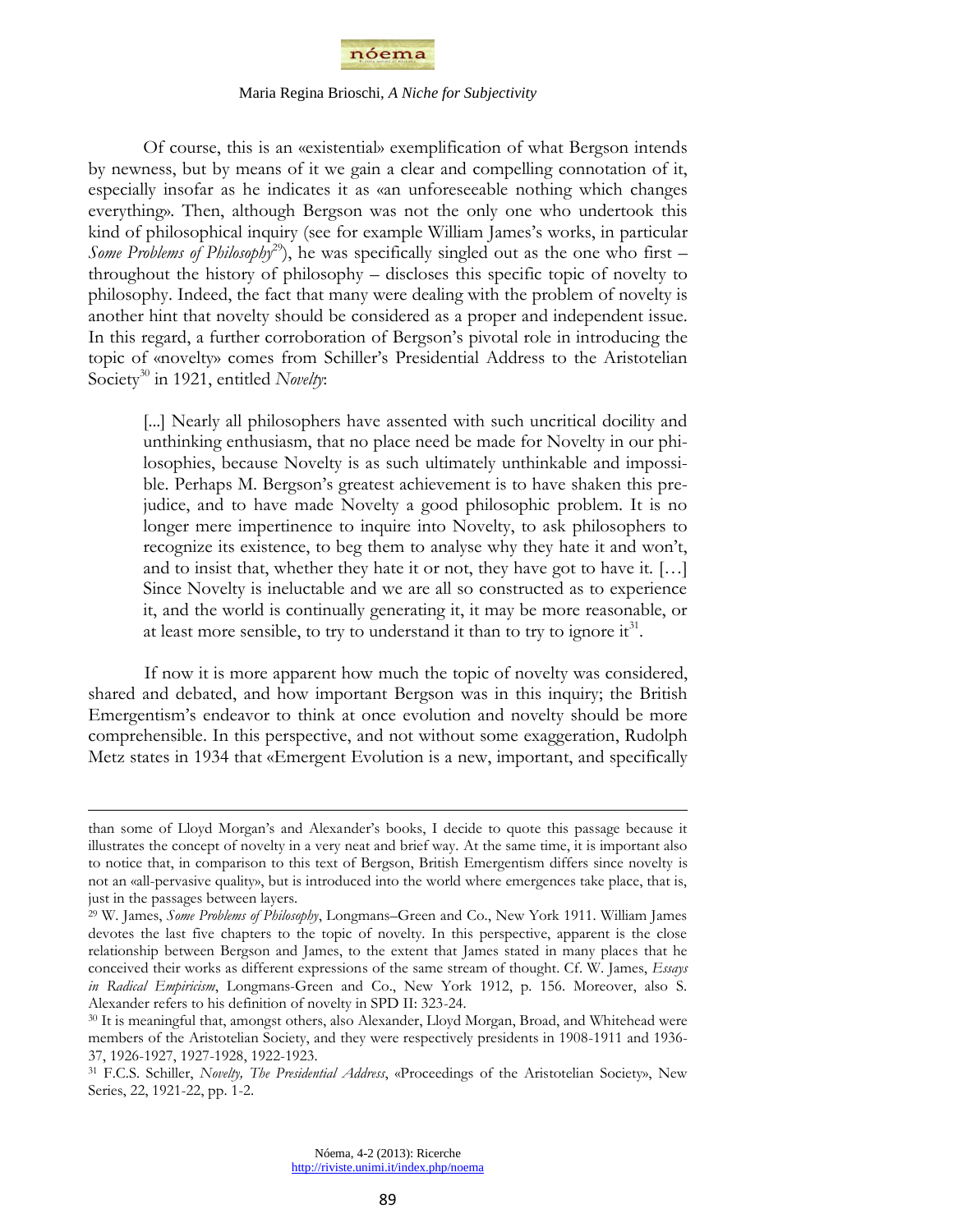

British variation of Bergson's creative evolution»<sup>32</sup>. Indeed, it cannot be considered a simple «variation» of Bergson"s creative evolution since, from *élan vital* onward, their contents are very different; but that comparison can be accepted as far as British Emergentism thought novelty and evolution together, as Bergson did in a different way in his *Creative Evolution*<sup>33</sup>.

After this exploration of both evolution and novelty, we can understand why their idea of emergence lies at the very bottom of this conjunction, or – better yet – why it stems from their joining. From another perspective, emergence represents the critical point in which progress and continuity find their conjunction. "Emergence" provides the opportunity to conceive novelty without appealing to any external force: every *new* level is at the same time in continuity with and entirely grounded in the previous one. Also, another way of conveying how novelty accompanies evolution is to consider how Lloyd Morgan describes the relation between emergence and resultants. As he explains, in terms of these last two concepts:

Resultants give quantitative continuity which underlies new constitutive steps in emergence. And the emergent step, though it may seem more or less saltatory, is best regarded as a *qualitative change of direction*, or *critical turning-point*, in the course of events. In that sense there is not the discontinuous break of a gap or a hiatus. It may be said, then, that through resultants there is continuity in progress; through emergence there is progress in continuity $34$ .

Thus, resultants provide a quantitative continuity among events, and emergence does not breach this quantitative continuity, but rather represents the «critical turning-point» of every qualitative phase of that continuity: it is a step which indicates a «qualitative change of direction» that occurs every time there is evidence of progress and change in continuity itself. Therefore, this perspective offers a unique explanatory model both for evolution and novelty, continuity and discontinuity, and it reaches its most telling point when it applies «emergence» to life and, especially, to mind.

## **2. Alexander's Emergentism and Whitehead's Philosophy of Organism**

Granted this general emergentist framework, and the main issues involved in its discussion, it is possible now to focus on the difference between Samuel Alexander and Alfred North Whitehead. Indeed, since their emergentist accounts of subjectivity, and their usage of «emergence», are rooted in the diversification of their

<sup>32</sup> R. Metz, *A Hundred Years of British Philosophy*, cit., p. 656. To stress the same point, he says in the page just cited: «But it was through Bergson"s idea of creative evolution that the doctrine of novelty became widely known and made its way into England, where, by a similar reaction against the mechanistic evolution-theory, Alexander and Morgan became its most influential champions».

<sup>33</sup> Cf. H. Bergson, *L'évolution créatrice*, Presses Universitaires Française, Paris 1907.

<sup>34</sup> C. Lloyd Morgan, *Emergent Evolution*, cit., p. 5 [italics mine].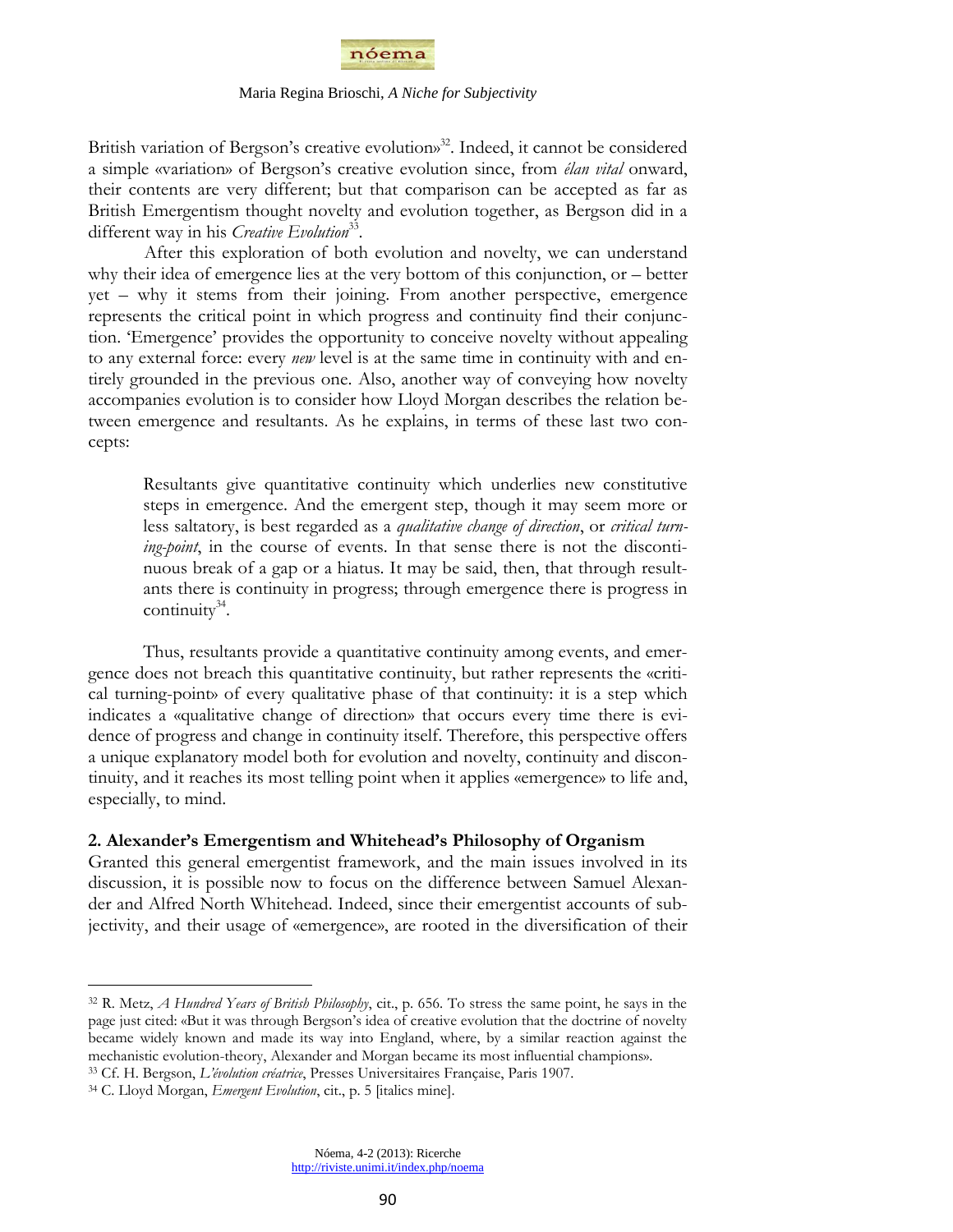

metaphysical and cosmological thoughts, this second section is devoted to the comparison of their general metaphysical assumptions.

From an emergentist perspective, we have already introduced Samuel Alexander (1859-1938), the Australian-born philosopher who lived and taught in Manchester, who is considered, together with Lloyd Morgan, as the founder of British Emergentism. To the contrary, hitherto no attention has been paid to Alfred North Whitehead (1861-1947), the mathematician and philosopher who lived until 1924 in England, and spent the rest of his life in Cambridge, Massachusetts. With regard to the studies on emergentism, Whitehead is often mentioned in general accounts<sup>35</sup>. Nevertheless, he doesn't usually receive a careful examination, due to his conceptual originality and metaphysical complexity. Moreover, it is interesting to notice that, although in both Alexander"s and Whitehead"s works there are mutual references, so little research has been done on their relationship, by their respective scholars<sup>36</sup>.

For these reasons, it is useful to divide their comparison into three parts: in the first I briefly touch on their philosophical connection from a historical and intertextual viewpoint; in the second I give an outline of Alexander"s emergentism and in the third I introduce Whitehead"s processual and organicistic thought.

(i) As I have just mentioned, their mutual esteem and «appreciation»<sup>37</sup> are documented and plainly stated. Both Alexander and Whitehead were members of the Aristotelian Society in the same period, and this fact is remarkable insofar as Whitehead himself states, in his *Autobiographical Notes*, that his «philosophic writings started in London, at the latter end of the war. The London Aristotelian Society was a pleasant centre of discussion, and close friendships were formed»<sup>38</sup>. Moreover, they referred to each other"s works with great recognition. On the one hand, as Dorothy Emmett reports, Alexander came so far as to write in a letter to Emmett: «I read Whitehead naturally not only to understand him but to save my own soul. I think of myself only as having done what Burke said he did for [Dr.

<sup>35</sup> For example, consider what McLaughlin states in a footnote, after mentioning that Whitehead «defended a brand of emergentism»: «While British and an emergentist, I have not counted him as a British Emergentist since his views differs in certain ways I cannot discuss here from the views of the authors mentioned above»; B. McLaughlin, *The Rise and Fall of British Emergentism*, cit., p. 57.

<sup>&</sup>lt;sup>36</sup> Notable exceptions to this trend are D. Emmett's *Whitehead and Alexander*, «Process Studies» 21, 3, Fall 1992, pp. 137-148; V. Lowe"s *Alfred North Whitehead: The Man and His Work*, *Vol. II (1910- 1947)*, John Hopkins University Press, Baltimore 1990, especially pp. 173-177; V. Lowe, *The Influence of Bergson, James and Alexander on Whitehead*, «Journal of History of Ideas» X, 2, 1949, pp. 267- 296; G.R. Lucas, *Evolutionist Theories and Whitehead's Philosophy*, «Process Studies» 14, 4, Winter 1985, pp. 287-300. Moreover, Lowe"s dissertation also concerns in part this comparison. Cf. V. Lowe, *Concepts of Nature in the Philosophical Systems of Whitehead, Russell and Alexander*, PhD. Dissertation, Harvard University, Cambridge 1935. With this regard, a special thank to Steve Hubert and the Center for Process Studies (Claremont, CA), for helping me find the main resources.

<sup>37</sup> D. Emmett, *Whitehead and Alexander*, cit., p. 137. The author suggests that would be more appropriate to speak of appreciation than influence, because they never explicitly discussed the works of each other.

<sup>38</sup> A.N. Whitehead, *Autobiographical Notes*, in P.A. Schilpp, *The Philosophy of Alfred North Whitehead*, The Library of Living Philosophy: vol. III, Tudor Pub. Co., New York 1951, p. 13.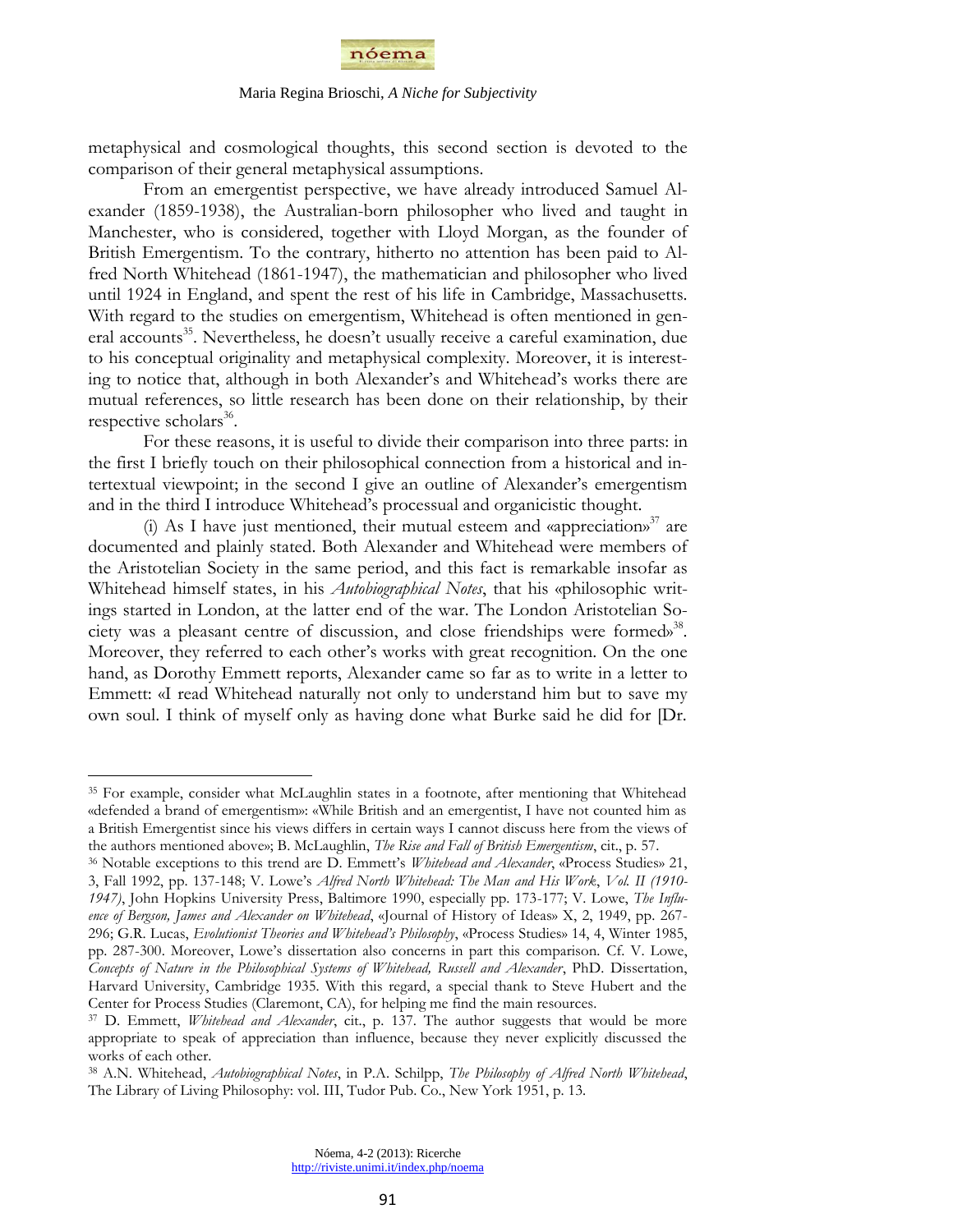

Samuell Johnson in conversation – "rung the bell for him"»<sup>39</sup>. On the other hand, Whitehead speaks of him as «the philosopher of this time from whom he got most»<sup>40</sup> . Far from using the above mentioned elements to push for any strong influence of Alexander's thought upon Whitehead, I just want to maintain that for their proximity, their mutual consideration and their own acknowledgement of affinities in both metaphysics and philosophical methods<sup>41</sup>, they can not only be compared, but that their comparison is even urgent, if we consider that they both

<sup>39</sup> D. Emmett, *Whitehead and Alexander*, cit., p. 137. In many passages Alexander quotes and compares his view to Whitehead"s one, especially on the topic of time. See for example S. Alexander, *Some Explanations*, «Mind» XXX (Oct. 1921), pp. 415-417; *Spinoza and Time*, George Allen & Unwin Ltd., London 1921, p. 16; *Artistic Creation and Cosmic Creation*, Humphrey Milford, London 1927, p. 17 and his personal review of *Science and the Modern World*, «Nature» 117, June 19, 1926, pp. 847-850.

<sup>40</sup> V. Lowe, *Alfred North Whitehead: The Man and His Work, Vol. II (1910-1947)*, cit., p. 173. The author refers to a conversation he had with Whitehead in August 1942. Apart from the two letters written by Whitehead to Alexander (kept at the University of Manchester as ALEX/A/1/1/307/1 and ALEX/A/1/1/307/2), Whitehead quoted Alexander with the following words, in the *Preface* of *Science and the Modern World*: «There has been no occasion in the text to make detailed reference to Lloyd Morgan"s *Emergent Evolution* or to Alexander"s *Space, Time and Deity*. It will be obvious to readers that I have found them very suggestive. I am especially indebted to Alexander"s great work. The wide scope of the present book makes it impossible to acknowledge in detail the various sources of information or of ideas. The book is the product of thought and reading in past years, which were not undertaken with any anticipation of utilisation for the present purpose. Accordingly it would now be impossible for me to give reference to my sources for details, even if it were desirable so to do»; A.N. Whitehead, *Science and the Modern World*, Cambridge University Press, Cambridge 1925, p. ix (from now onward indicated as SMW). With this regard, it seems to be more methodologically correct, at least as a starting point, to consider these words as a real appreciation and a deep consideration of these authors" works, rather than a mere gratuitous reference. For instance, as Lowe illustrated, Whitehead"s own copy of *Space, Time and Deity* was intensely marked and annotated. Lowe states: «The checkmarks, scorings, and detailed comments in Whitehead"s copy of *Space, Time and Deity*, which he read in 1924, show that he liked many of the points Alexander made and the purport of most of the work, while the question marks that Whitehead scrawled in the margins show in what respects Alexander failed to convince him or was not definite enough»; V. Lowe, *Alfred North Whitehead: The Man and His Work, Vol. II (1910-1947)*, cit., p. 174. Also, some of the pivotal concepts in *Process and Reality* are certainly forged in the light of Alexander"s previous reflection. Cf. not only A.N. Whitehead, *Process and Reality*, Macmillan, New York 1929 (Corrected Edition by D.R. Griffin and D.W. Sherburne, Free Press, New York 1979), p. 28, 41 (from now on PR), but also – for example – the crucial concept of *togetherness*, which was first introduced and employed by Alexander in S. Alexander, *The Method of Metaphysics; and the Categories*, «Mind» 21 (81, Jan 1912), p. 2. Overall, as Whitehead states in *Modes of Thought*, he reads and interprets Alexander"s masterpiece in terms of his own work: «The title of one outstanding philosophic treatise in the English language, belonging to the generalization now passing, is "Space, Time and Deity". By this phrase, Samuel Alexander places before us the problem which haunts the serious thought of mankind. "Time" refers to the transitions of process, "space" refers to the static necessity of each form of interwoven existence, and "deity" expresses the lure of the ideal which is the potentiality beyond immediate fact»; A.N. Whitehead, *Modes of Thought*, Macmillan, New York 1938, p. 101 (from now on MT).

<sup>41</sup> Cf. V. Lowe, *Alfred North Whitehead: The Man and His Work, Vol. II (1910-1947)*, cit., pp. 173-174: «He [Whitehead] gave me no details, saying only that he and Alexander "conceived the problem of metaphysics in the same way", that is, as reconciliation of the unity of the universe (emphasized in Spinoza"s metaphysics) and the multitude of individuals (emphasized by Leibniz)». See also S. Alexander, *Some Explanations*, cit., p. 423.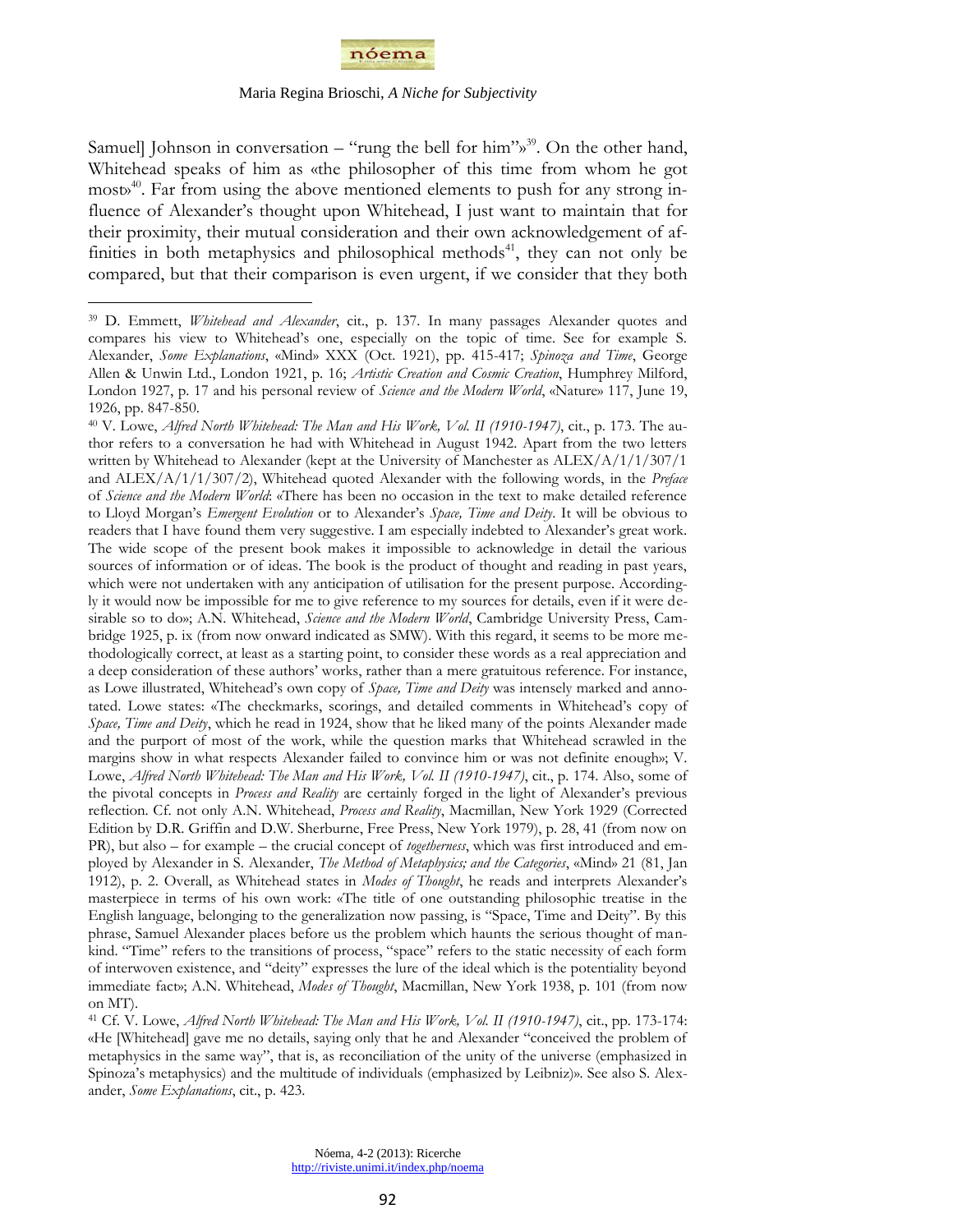

come to give an emergentist account of subjectivity. Therefore, and also for their amply different cosmologies, it is required to give first a rough sketch of their own cosmological «descriptive generalizations» (PR: 10), and then turn to their concepts of subjectivity, which certainly depend on their preliminary «general schemes» 42 .

(ii) On the whole, as Emmett suggests, the main difference between Whitehead's and Alexander's perspectives is that the former's ontology is made up of events, and Space and Time are conceived as a possible description of events" relationship, while for the latter Space-Time has an absolute *status*, since it is to be understood as the «stuff»<sup>43</sup> which composes everything. From another perspective, we might say that Alexander has a strictly emergentist cosmology, while Whitehead"s attitude is more a processual, organicistic one.

As we already pointed out in the previous section, Alexander's concept of reality is a layered one, and – as we can grasp from the brief outline – at the very bottom of its structure we find Space-Time. Indeed, according to Alexander, by reason of the properties empirically possessed by space and time, they require each other, so far as to say that «Time is the mind of Space and Space is the body of Time» (STD II:  $38$ )<sup>44</sup>. He states:

Time makes Space a continuum by securing its divisibility, and Space makes Time a continuum by securing the connection of its parts. Time is thus intrinsically spatial and Space temporal. There are no points or instants, but only, in fact, point-instants, or pure events. Every point has its date, without which it would not be a point, and every instant its place, without which it would not be an instant. The real parts into which Space-Time is resolved are thus motions, for any motion through a space is the change of dates of the points in that space<sup>45</sup>.

Thus, Space-Time breaks up in such finite motions, and – because of time – this basic and fundamental level of motions develops into the different levels of existence. From Alexander's perspective, from motions emerges: (1) matter conceived as physical (that is with primary qualities), (2) matter with secondary qualities, (3) life, (4) mind and finally (5) deity, which unlike the others is infinite. To sum up, the whole process can be described as follows:

[...] The world actually or historically develops from its first or elementary condition of Space-Time, which possesses no quality except what we agreed to call the spatio-temporal quality of motion. But as in the course of Time new complexity of motions comes into existence, a new qualitiy

<sup>42</sup> Cf. PR: 3.

<sup>43</sup> D. Emmett, *Whitehead and Alexander*, cit., p. 139. For a critical account of their cosmologies and concepts of nature cf. R.G. Collingwood, *The Idea of Nature*, Oxford University Press, New York 1945, pp. 158-177.

<sup>44</sup> This point will be better developed in the third part of the present work.

<sup>45</sup> S. Alexander, *Space-Time*, «Proceedings of the Aristotelian Society», 18, 1917-1918, pp. 411-412.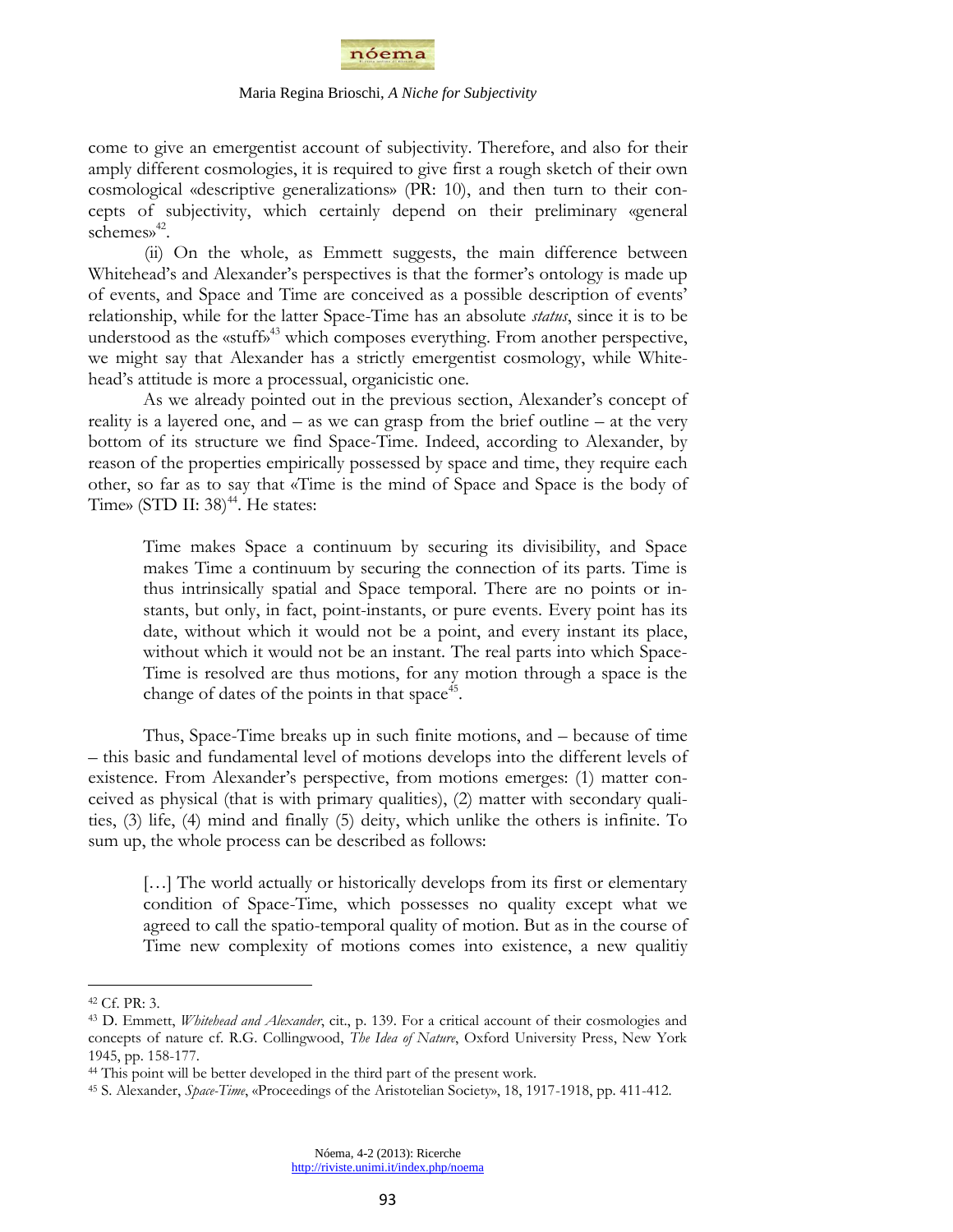

emerges, that is, a new complex possesses as a matter of observed empirical fact a new or emergent quality. […] The emergence of a new quality from any level of existence means that at that level there comes into being a certain constellation or collocation of the motions belonging to that level, and possessing the quality appropriate to it, and this collocation possesses a new quality distinctive of the higher complex. The quality and the constellation to which it belongs are at once new and expressible without residue in terms of the processes proper to the level from which they emerge [...] (STD II: 45-46).

(iii) In contrast, the Whiteheadian cosmological account is not a merely layered one<sup>46</sup>. He describes all reality, and every entity which composes it, in terms of *organism* and *process*. Given the present article"s purposes, let us approach what he means by organism and process, by considering them as Whitehead"s own attempts to address the same issues – as we have seen in the previous section –lying at the very bottom of British emergentism: evolution and novelty.

(a) Concerning evolution, Whitehead certainly doesn"t elaborate any specific evolutionistic theory, that is any explanatory model from a strict biological perspective, but that doesn"t prevent his philosophy and cosmology from including and encompassing evolution and its claims<sup>47</sup>. Accordingly, he plainly states that «evolution fits into his metaphysical standpoint» <sup>48</sup>. Moreover, as he suggests in *Science and the Modern World*, «the whole point of the modern doctrine [of evolution] is the evolution of the complex organisms from antecedent states of less complex organisms. The doctrine thus cries aloud for a conception of organism as fundamental for nature» (SMW:  $110)^{49}$ . In other words, according to Whitehead and his understanding of evolution, evolutionary thought itself requires a new radical concept of organism, at once deeper and more ultimate than the one involved in biological debates. Consequently, *organism* should not be recognized as a specific object of a restricted field of inquiry, but as the basic structure of experience, so that

<sup>46</sup> As he states in *The Order of Nature* (PR: 83-109), there is a «hierarchy of societies composing our present epoch» (PR: 96), and in this sense he affirms a layered conception of reality too. But the difference in respect to Alexander's view is the way he conceives the inter-relations and interconnections among the various societies themselves. From this perspective, they are not merely progressive and linear layers, but rather are parts of the wider *processual* movement of the universe.

<sup>47</sup> About the controversy on the present topic, I especially refer to G.R. Lucas, *Evolutionist Theories and Whitehead's Philosophy*, cit.. Although the hypothesis to which I am committed is diametrically opposite to his, I want to specify that to give an evolutionary account of Whitehead"s process philosophy does not mean either to reduce it to evolutionary theories or cosmologies, or to depose his thought of its philosophical originality and uniqueness. Rather, to follow Whitehead"s own words means just to recognize how his organic thought also takles this problem and offers to its regard a very promising and radical answer.

<sup>48</sup> Cf. V. Lowe, *Alfred North Whitehead: The Man and His Work, Vol. II (1910-1947)*, cit., p. 300. On December 10, 1924, Whitehead wrote to his son North: «I gave my first lecture today, driving there and back. I celebrated the occasion by a general lecture to my class on Evolution and how it fitted into my metaphysical standpoint».

<sup>49</sup> Conversely, as he states, «a thoroughgoing organic theory of nature enables us to understand the chief requisites of the doctrine of evolution» (SMW: 109).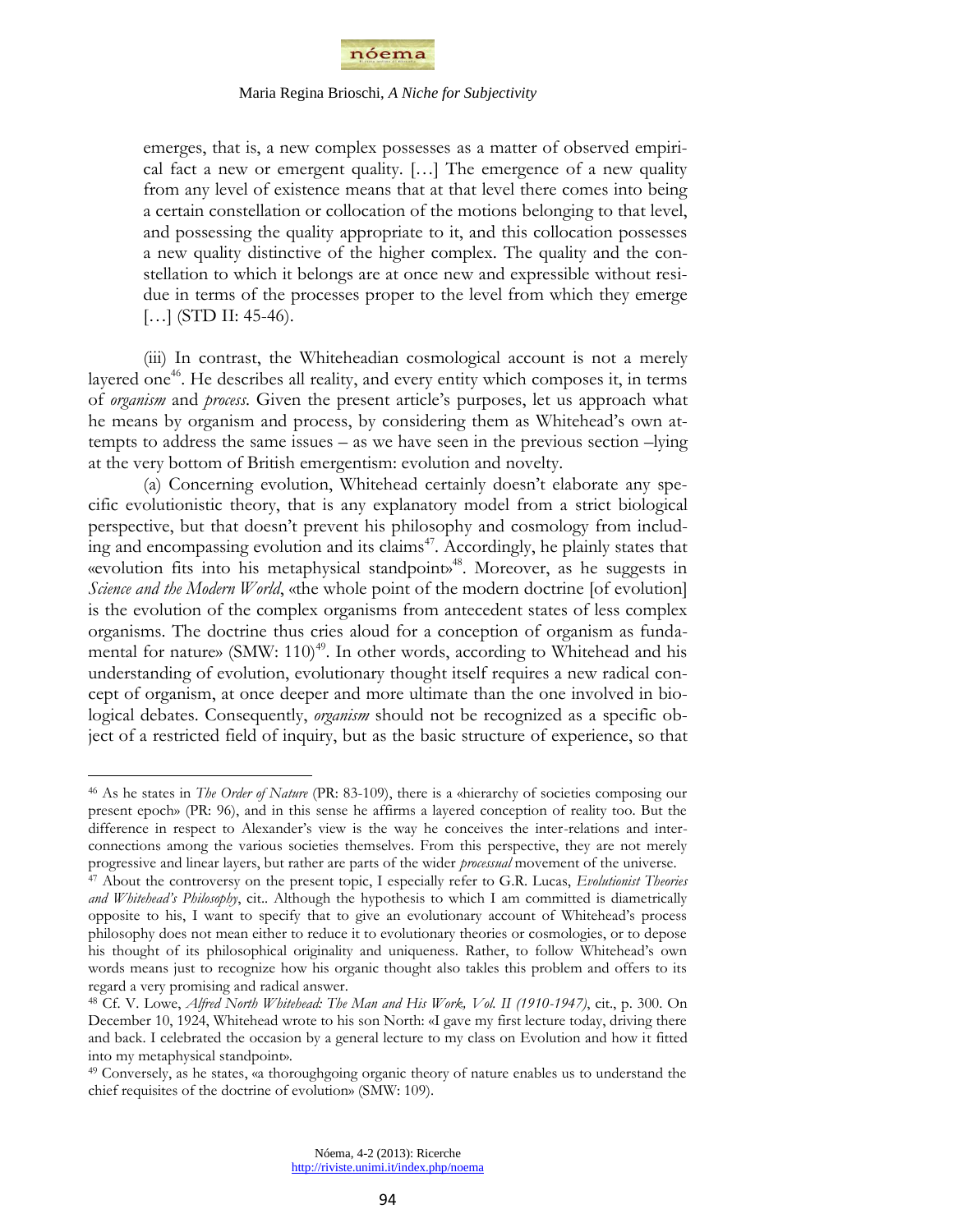

every category of thought (from physics to metaphysics) should be grounded in it. Otherwise – in a materialistic approach – we would reduce evolution to «being another word for the description of the changes of the external relations between portions of matter» (SMW: 109)<sup>50</sup>. Indeed, for Whitehead, materialistic theories assume *some material* which endures, while the organic theory assumes that *organisms*  endure, and such organisms are no longer conceived as matter; they are «structures of activity, and the structures are evolved» (SMW: 110). Therefore, organisms are what constitutes reality and enables us to conceive evolution to its root. Furthermore, *organism* at once refers to this specific structure of activity and to the whole universe in development. As Whitehead says:

[...] 'organism' has two meanings, interconnected but intellectually inseparable, namely the microscopic meaning and the macroscopic meaning. The microscopic meaning is concerned with the formal constitution of an actual occasion, considered as a process of realizing an individual unity of experience. The macroscopic meaning is concerned with the givenness of the actual world, considered as the stubborn fact which at once limits and provides opportunity for the actual occasion (PR: 128-129).

Here, again, we can easily see how far Whitehead is from speaking of organism just as a mere biological element. "Organism" illustrates both the structure of every actual occasion, which is the minimal (experiential) part of the universe, and the actual world, conceived as the stubborn fact of every actual occasion. Particularly, from a microscopic point of view *organism* is described as «the process of realizing an individual unity of experience». Thus, this concept of organism involves the other crucial notion: *process*, which also helps understand Whitehead"s account of evolution. On the one hand, *process* points out that evolution can never be grasped as a linear sequence of development; on the other, it denotes that activity and dynamics belong to every factor of the universe (and every fact of experience), so much that we cannot understand any of those elements apart from their processual structure and their connections with all the others<sup>51</sup>. According to

<sup>50</sup> Another relevant criticism of Whitehead"s, about evolutionary theories, is contained in *The Function of Reason*, where he explains what he calls «the evolutionist fallacy». He says: «[...] I must at once join issue with the evolutionist fallacy suggested by the phrase "the survival of the fittest". The fallacy does not consist in believing that in the struggle for existence the fittest to survive eliminate the less fit. The fact is obvious and stares us in the face. The fallacy is the belief that fitness for survival is identical with the best exemplification of the Art of Life. In fact life itself is comparatively deficient in survival value. The art of persistence is to be dead. Only inorganic things persist for great lengths of time. […] The problem set by the doctrine of evolution is to explain how complex organisms with such deficient survival power ever evolved. They certainly did not appear because they were better at that game than the rocks around them. […] Why has the trend of evolution been upwards? The fact that organic species have been produced from inorganic distributions of matter, and the fact that in the lapse of time organic species of higher and higher types have evolved are not in the least explained by any doctrine of adaptation to the environment, or of struggle»: A.N.W., *The Function of Reason*, Princeton University Press, Princeton 1929, pp. 2, 4. <sup>51</sup> Cf. SMW: 95. Whitehead puts in: «One all-pervasive fact, inherent in the very character of what is real is the transition of things, the passage one to another. This passage is not a mere linear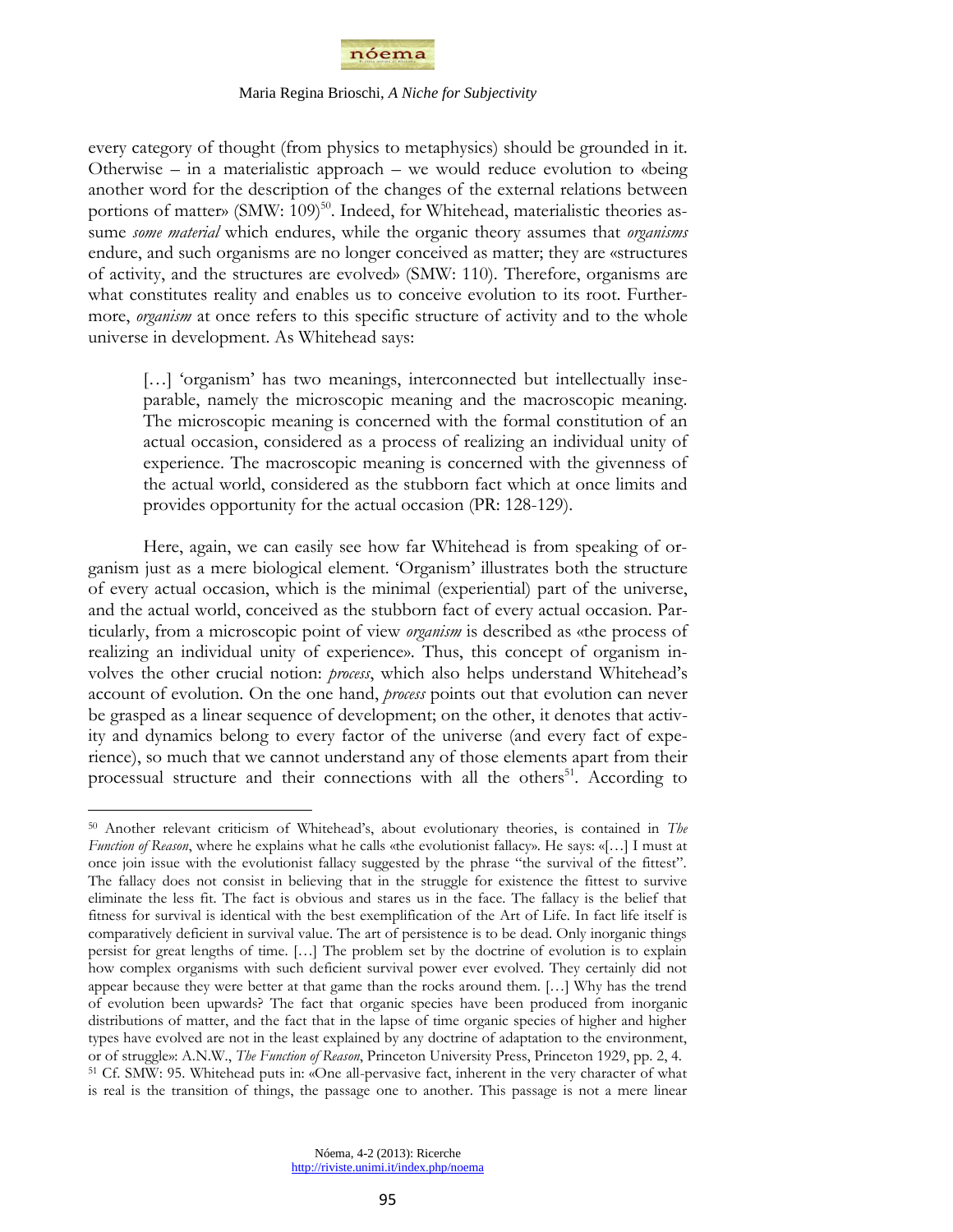

Whitehead, it is precisely the prominence and inevitability of *process* which make it a «fundamental fact in our experience» and an «inexorable fact» (MT: 52-53) in the universe<sup>52</sup>. In other words:

Every essence of real actuality – that is, of the completely real – is *process*. Thus each actual thing is only to be understood in terms of its becoming and perishing. There is no halt in which the actuality is just its static self, accidently played upon by qualifications derived from the shift of circumstances<sup>53</sup>.

(b) Intrinsically related to the notions of organism and process is the concept of novelty. Apart from it, both organism and process would be completely misunderstood, in so far as every process is described by Whitehead as a «creative process» (PR: 80). Indeed, organisms and processes express neither mere developments of previous phases, nor the fixed unfolding of paths towards predetermined aims. That is, the process is creative because it brings about something new, something which didn"t exist before it, but even more because process is creative in itself, new: at every step of its becoming it is re-determining itself into a new configuration; it is re-delineating its direction toward a new aim.

 $\overline{a}$ 

Nóema, 4-2 (2013): Ricerche http://riviste.unimi.it/index.php/noema

procession of discrete entities. However we fix a determinate entity, there is always a narrower determination of something which is presupposed in our first choice. Also there is always a wider determination into which our first choice fades by transition beyond itself».

<sup>52</sup> Cf. MT: 52-53. «We are in the present; the present is always shifting; it is derived from the past; it is shaping the future; it is passing into the future. This is process». Also, it is to note that for Whitehead this concept of *process* allows to get rid of the misused couple of substance-quality. The author states: «The result is that the "substance-quality" concept is avoided; and that morphological description is replaced by description of dynamic process»; PR: 7.

<sup>53</sup> A.N. Whitehead *Adventures of Ideas*, The Free Press, New York 1933, p. 274. (From now onwards AI). Becoming and perishing also introduce another set of terms: concrescence and transition, which Whitehead identifies as the two main kinds of process, in a sense complementary to one another and both involved in every actual entity"s process. Cf. in particular PR: 208-210. The author explains: «The group of seventeenth- and eighteenth- century philosophers practically made a discovery, which, although it lies on the surface of their writings, they only half-realized. The discovery is that there are two kinds of fluency. One kind is the *concrescence* which, in Locke's language, is "the real internal constitution of a particular existent". The other kind is the *transition* from particular existent to particular existent. This transition, again in Locke's language, is the "perpetually perishing" […]»; PR: 210. Elsewhere, Whitehead states that «the comprehension of this notion requires an analysis of the interweaving of data, form, transition, and issue. There is a rhythm of process whereby creation produces natural pulsation, each pulsation forming a natural unit of historical fact. In this way, amid the infinitude of the connected universe, we can discern vaguely finite units of fact. If process be fundamental to actuality, then each ultimate individual fact must be describable as process»; MT: 88. With regard to the difference between transition and concrescence cf. also L.S. Ford, *The Emergence of Whitehead Metaphysics. 1925-1929*, SUNY Press, Albany 1984, p. 152; J.L. Nobo, *The Principle of Process*, «Process Studies», 4, 4, Winter 1974, pp. 275-278 and J.L. Nobo, *A Creative Process Distinct from Concrescence*, «International Philosophical Quarterly», 19, 3, September 1979, pp. 265-283; J.W. Lango, *Towards Clarifying Whitehead's Theory of Concrescence*, «Transaction of the Charles S. Peirce Society», 7, 3, Summer 1971, pp. 150-167. About Whitehead's conception of process see also Ch. 5 of *Modes of Thought*, entitled *Forms of Process*; MT: 86-104.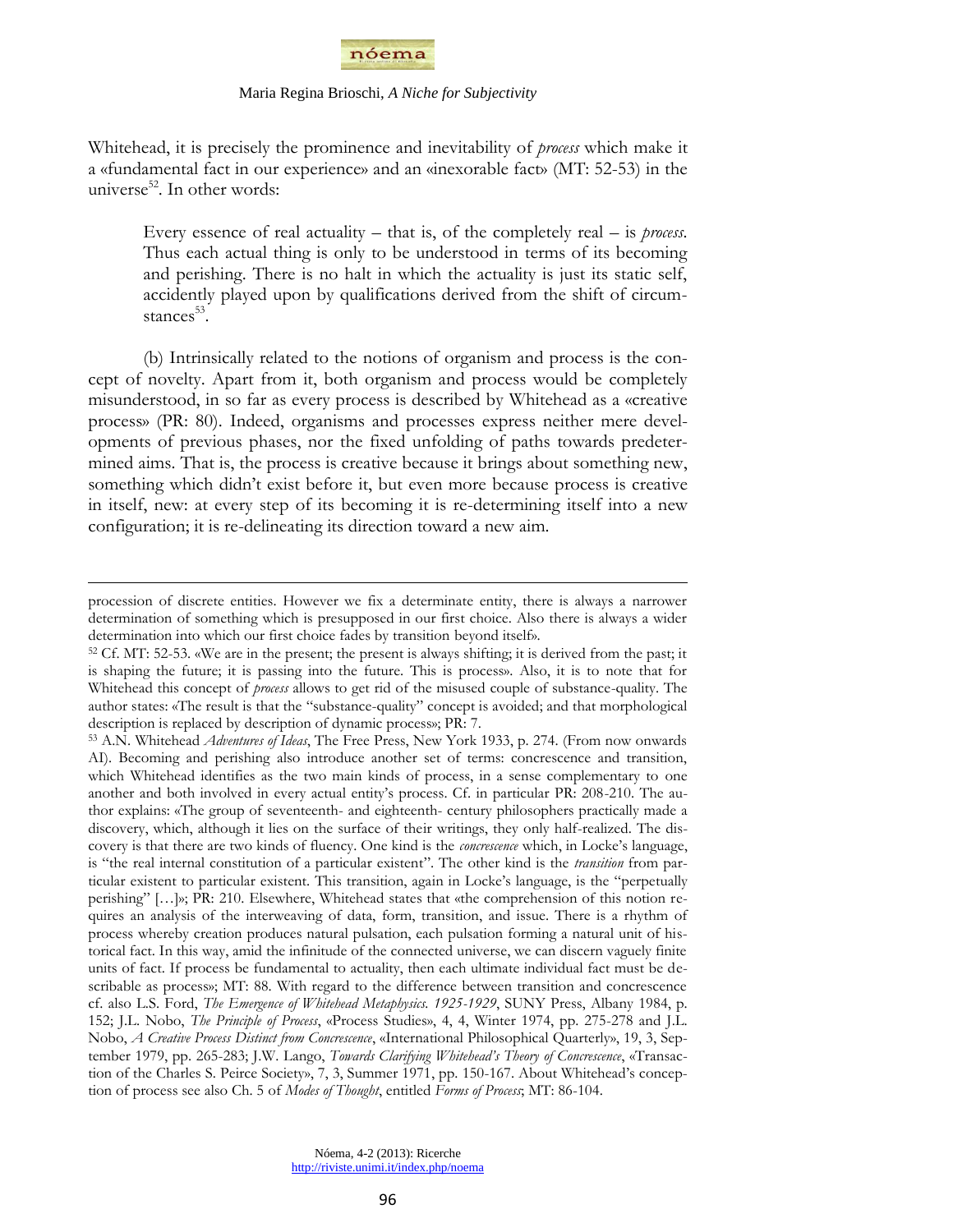

Indeed, according to Whitehead «process is the becoming of experience» (PR: 166) and «experience» here refers to an «experiencing subject». As he states: «the process is nothing else than the experiencing subject itself» (PR: 16). Moreover, as this process is nothing else than the experiencing subject, the experiencing subject is nothing else than its becoming itself. This is exactly the content of Whitehead"s *principle of process*: «That *how* an actual entity *becomes* constitutes *what*  that actual entity  $i\in$  [...]. Its "being" is constituted by its "becoming". This is the principle of process» (PR: 23). Process corresponds to the experiencing subject and the *becoming* of this experiencing subject (i.e. its process), is exactly what constitutes its *being*. In other words, this experiencing subject is at once its process and a «process *creative* of its subject» (PR:  $27$ )<sup>54</sup>, that is the creative process of himself – a self-creative process. From this perspective, the world is to be considered as «selfcreative; and the actual entity as self-creating creature» (PR: 85). In this sense, novelty cannot be separated from process: process"s creative character enables us to speak of novelty. Accordingly, for Whitehead creativity represents the principle of novelty. He asserts:

Creativity is the principle of *novelty.* An actual occasion is a novel entity diverse from any entity in the "many" which it unifies. Thus "creativity" introduces novelty into the content of the many, which are the universe disjunctively. The "creative advance" is the application of this ultimate principle of creativity to each novel situation which it originates (PR: 21).

This definition of creativity is not only useful to clarify what Whitehead means by it, but it is also crucial to understand his entire philosophy of organism. Indeed, the concept of creativity stands for the «ultimate» of his thought. Generally speaking, by «ultimate» Whitehead refers to a unique element, which on the one hand is necessarily implied in every philosophical theory, and on the other is testified and exemplified by every part of it. He says: «In all philosophic theory there is an ultimate which is actual in virtue of its accidents. It is only then capable of characterization through its accidental embodiments, and apart from these accidents is devoid of actuality» (PR: 7).

After this concise survey of Whitehead's metaphysics, we can now easily see how his most central notions – organism and process, through creativity – can be considered as an answer to the issues of evolution and novelty. Consequently, we can now tackle how subjectivity is conceived within this metaphysical framework, that is as an emergent subjectivity.

<sup>54</sup> [Italics mine]. As Whitehead puts forth in *Modes of Thought*: «Process for its intelligibility involves the notion of a creative activity belonging to the very essence of each occasion. It is the process of eliciting into actual being factors in the universe which antecedently to that process exist only in the mode of unrealized potentialities. The process of self-creation is the transformation of the potential into the actual, and the fact of such transformation includes the immediacy of self-enjoyment»; MT: 93.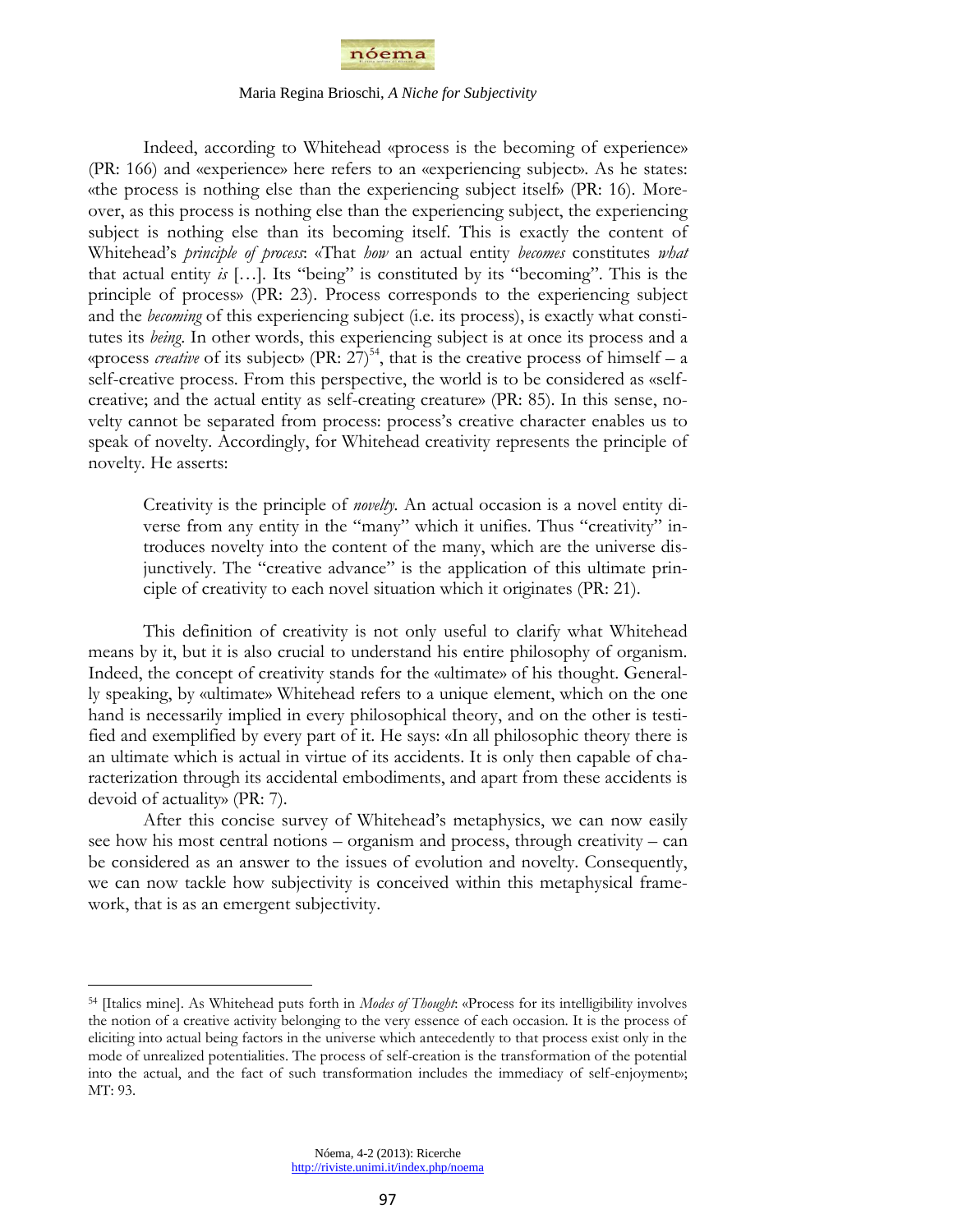

# **3. A Niche for Subjectivity<sup>55</sup>: Emergent Mind and Superject**

Given Alexander's and Whitehead's common claims and divergent metaphysics, what are their consequent concepts of subjectivity? What do they mean for emergent subjectivity? And how their ideas can help us in a renewed and deeper understanding of subjectivity?

For the two of them subjectivity emerges from some previous elements that precede it<sup>56</sup>. Nonetheless, the way in which they conceive subjectivity and its emergence shows some remarkable differences.

According to Alexander's thought, we had better speak of mind, rather than subjectivity, because mind is what characterizes that specific level of (human) being, which emerges from the previous layer of life. In other words, the first character of subjectivity is identified with mind, as it has been often sustained by the philosophical tradition<sup>57</sup>. Alexander introduces his concept of mind as follows:

The plants lives, grows, and breathes, and twines around a stick. The material body resists, or falls, or sounds when struck, or emits light when touched by the sun. The mind knows. Mind is for us the highest order of finite empirical existent (STD II: 81).

Thus, mind is denoted by its power of knowing, and must be understood as «the substantial continuum of certain processes which have the conscious quality» (STD II: 81). Accordingly, mind is that level in which processes turn to be conscious, and it represents exactly their «substantial continuum». Therefore, if the meaning of subjectivity, in terms of mind, is not far from the traditional metaphysical point of view, the originality of his conception lies in the relation of the mindlevel with the previous ones. On the one hand, mind is the *substantial* continuum<sup>58</sup> of conscious processes; on the other, it is that specific *quality* emerging out of the layer of life. Indeed, the quality of mind is «an emergent from the stage of living existence with its distinctive quality of life. Mind as a thing is a living being with the mental quality of consciousness» (STD II: 61). More specifically, in order to understand how mind emerges, we should consider its connection to the brain. In fact, for Alexander mind and brain are the same process. Conscious processes and neural processes are two different ways of explaining the same thing. He states:

<sup>55</sup> Cited from Whitehead"s lecture, May 2, 1925; included in L.S. Ford, *The Emergence of Whitehead Metaphysics. 1925-1929*, cit., p. 293: «"The creature emerges by virtue of the niche that is there for it in the universe"». Cf. also PR: 211.

<sup>56</sup> In particular, as we will see in a while, for Whitehead subjectivity emerges from its prehensions and the data that the subject itself «prehends».

<sup>57</sup> Cf. for instance PR: 36.

<sup>&</sup>lt;sup>58</sup> To be notice that for Alexander the category of substance should be applied to every existent element. He says: «All existents, being complexes of space-time, are substances, because any portion of Space is temporal or is the theatre of succession; or what is the same thing because all succession is spread out in space. […] For simplicity and brevity it will be enough to speak of substance as a piece of Space which is the scene of succession without stating the same thing in terms of Time, in the reverse order. Any existent is a substance in this account of the matter»; STD I: 269.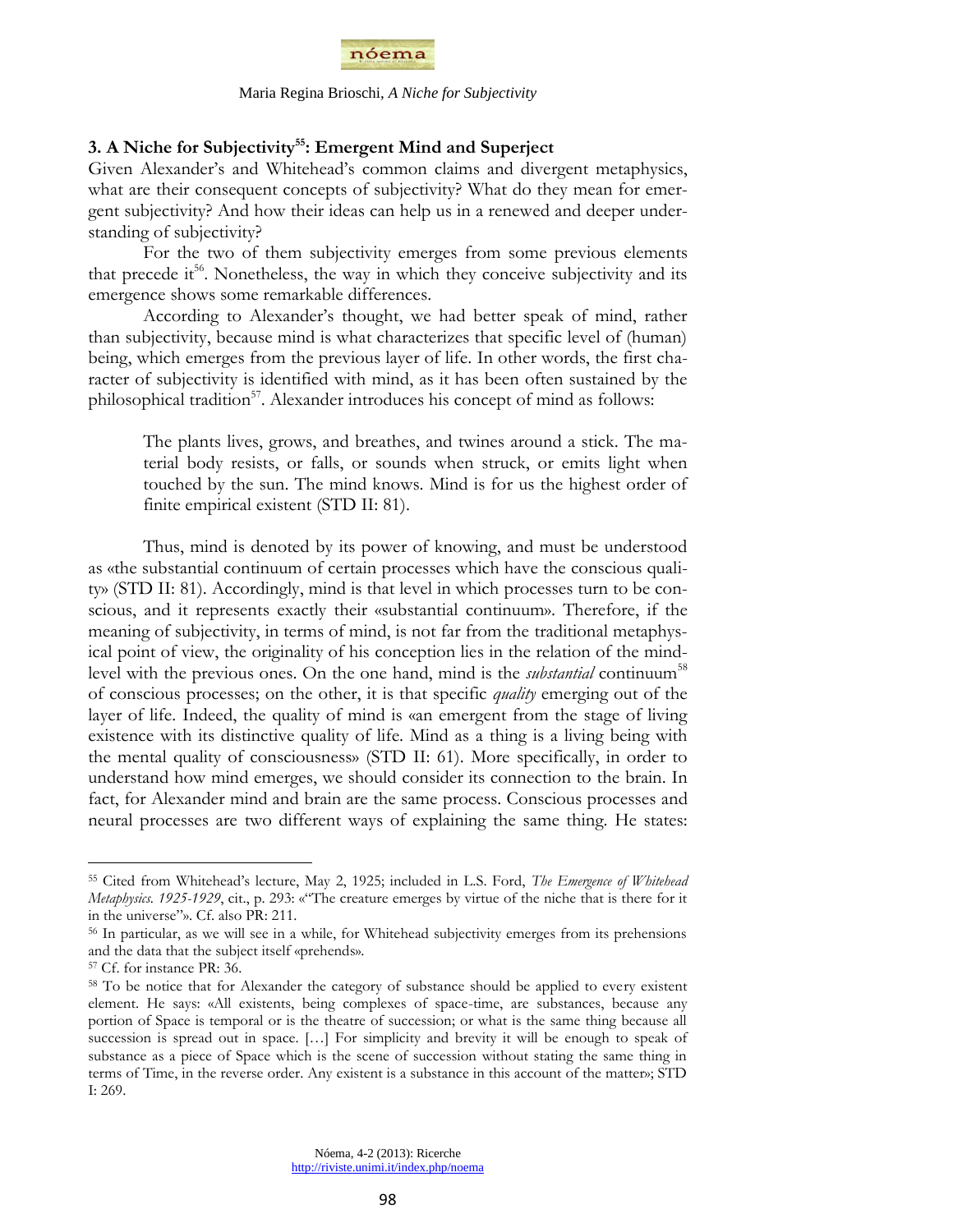

«they (mind and brain) are not two but one. That which as experienced from the inside or enjoyed is a conscious process, is as experienced from the outside or contemplated a neural one» (STD II: 5). From this perspective, mind is identical to the brain but not reducible to it since the former inaugurates a new way of functioning not understandable in terms of the latter. «While mental process is *also* neural, it is not *merely* neural, and therefore also not merely vital». (SDT II: 6). As we have already explained in the second part, a new configuration of matter (or life, in this case, or more generally of motions) comes to be by virtue of time and with this new configuration emerges a new quality, distinctive of this higher structure. At the same time, although mind cannot be reduced to life, it belongs completely to it. As Alexander puts it: «the complex collocation which has mind, though itself vital, is determined by the order of *its* vital complexity, and is therefore not *merely*  vital but *also* vital» (STD II: 46)<sup>59</sup>.

In brief, Alexander"s merit can be identified not so much in elaborating a new definition of subjectivity, as in giving a thoroughly new interpretation of it. Subjectivity is mind, with the same characters that many before Alexander ascribed to it, but its explanation doesn"t any longer need to go beyond life and nature. At once, mind"s difference and identity with nature are maintained.

However, there is one more facet of Alexander's thought about mind that should be considered more closely. As we mentioned beforehand, in explaining time and space he utilizes the expression that «time is mind of space» $60$ . As he plainly states, this statement is helpful for two different purposes. First, «according to this formula the world as a whole and each of its parts is built on the model with which we are familiar in ourselves as persons, that is as union of mind and body, and in particular as a union of mind and brain» (STD II: 38-39). Second, by extending the model of mind-body from the lower level to the highest, he wants to make more understandable how every part of the universe is conceivable as a continuous series<sup>61</sup>. From this perspective, it could seem that the consideration of time as the mind of space is just a metaphor, useful for the first purpose pointed out. Indeed, it is quite the opposite if we take into consideration what he specifies in regard to the relation between mind and time. The author states:

Rather than hold that Time is a form of mind we must say that *mind is a form of Time*. This second proposition is strictly true. Out of the timeelement, as we shall see, the quality mind as well as the lower empirical qualities emerge, and this quality mind belongs to or correspond to the configuration of time which enters into the space-time configuration which

<sup>59</sup> [First italics mine].

<sup>60</sup> For a general account on this topic, cf. also D. Emmett, *Time is the Mind of Space*, «Philosophy», 25, 94, Jun. 1950, pp. 225-234.

<sup>&</sup>lt;sup>61</sup> As he states: «My motive in anticipating the discussion of empirical qualities by the hypothesis that Time performed towards Space the office of mind, was, that by suggesting that something corresponding to mind was present from the beginning at the lowest level of mere motion, I might remove the prejudice against any attempts to exhibit all forms of existence as a continuous series from Space-Time upward through matter to mind»; STD II: 50.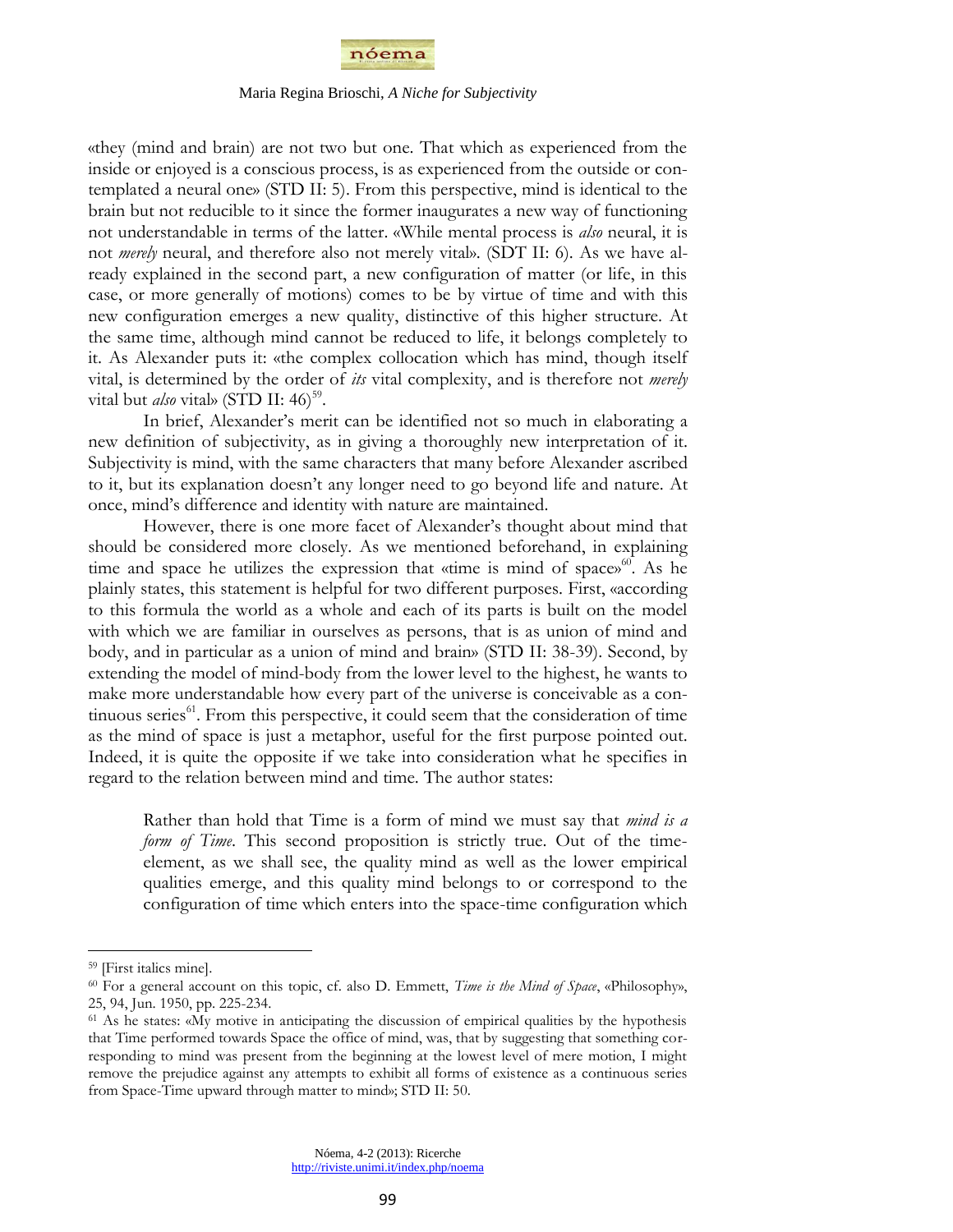

is proper to the level of existence of which mind is found (STD II: 44, italics mine).

Here, we shall notice the boldness of his remark as well as the limited application of it to Alexander's own explication of mind. Generally speaking, if we are to understand mind in terms of this «principle of unrest»<sup>62</sup>, which time represents, we cannot merely define it as the substance of conscious processes, or the emergent quality from life. Rather, we should interrogate its specific temporality, or – better yet – we should understand it in terms of temporality. In other words, mind does not just *have* its own temporality, but it *is* intrinsically temporal. By following this suggestion, we are led to an even more radical conception of subjectivity. Nonetheless, in Alexander's thought there is a perpetual fluctuation between this priority of time and a set of categories and assumptions which are to some extent uncritically assumed (i.e. the concept of substance as well as the concept of mind itself). In this respect, Whitehead"s explanation of subjectivity offers a hypothesis of a further development in the same direction.

On the whole, Whitehead"s own concept of subjectivity differs from Alexander"s concept of mind for two main reasons. First, according to Whitehead, subjectivity cannot be identified with mind, or conscious processes. Consciousness is indeed just an element of our experience and not any distinctive one, while "subjectivity' must be applied to all the experiences one might have<sup>63</sup>. Similarly to William James's theory<sup>64</sup>, Whitehead states: «consciousness presupposes experience, and not experience consciousness. It is a special element in the subjective forms of some feelings. The actual entity may, or may not, be conscious of some part of its experience. Its experience is its complete formal constitution including its consciousness if any» (PR: 53)<sup>65</sup>. Therefore, subjectivity is regarded as an «experiencing subject» (PR: 16), but this subject is nothing apart from its process of experiencing. In other words, subjectivity is for Whitehead an occasion of experience, or actual entity. As the author defines them, «actual entities – also termed actual occasions – are the final real things of which the world is made up»; they are «drops of experience, complex and interdependent» (PR: 18).

Second, as we have already mentioned in explaining the concept of process, subjectivity cannot be grasped as substance, due to its intimate processual

<sup>62</sup> S. Alexander, *Artistic Creation and Cosmic Creation*, cit., p. 17.

<sup>63</sup> At the same time, Whitehead does speak of mind, but with a different meaning. Indeed, according to him on the one hand «mental activity is one of the modes of feeling belonging to all actual entities in some degree» (PR: 56), on the other «mental operations do not necessarily involve consciousness» (PR: 85). In other words, all actual entities have a mind but mind is just a mode of subjectivity and not necessarily its conscious side.

<sup>64</sup> Cf. W. James, *Does consciousness exist?*, in *Essays in Radical Empiricism*, cit., pp. 1-38.

<sup>65</sup>As he underlines in *Modes of Thought*: «Human nature has been described in terms of its vivid accidents, and not of its existential essence. The description of its essence must apply to the unborn child, to the baby in its cradle, to the state of sleep, and to that vast background of feeling hardly touched by consciousness. Clear, conscious discrimination is an accident of human existence. It makes us human. But it does not make us exist. It is of the essence of our humanity. But it is an accident of our existence» (MT: 115-116). From this point of view, subjectivity, that is the experience of subjectivity or the experiencing subject, is more than consciousness.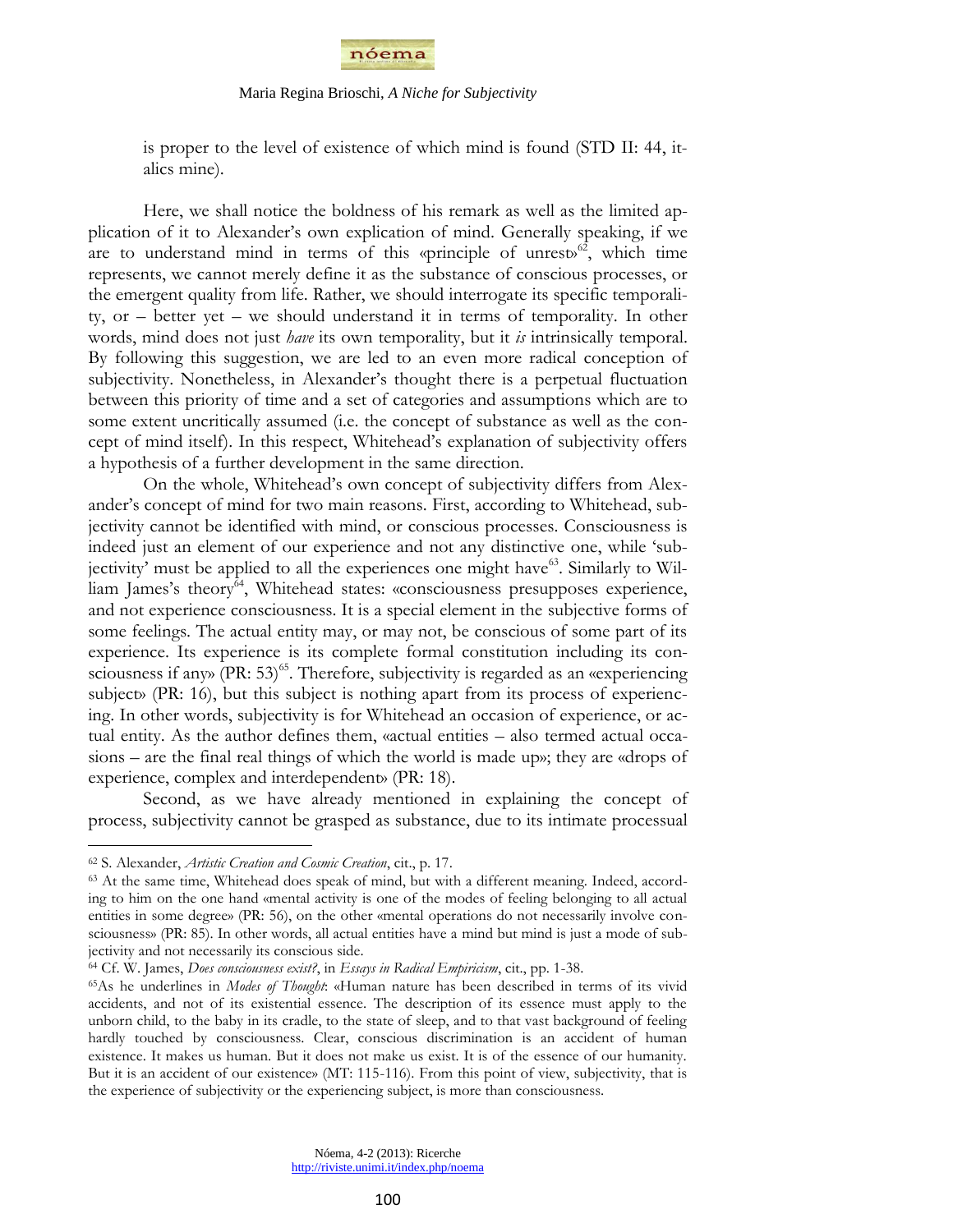

structure. Its being consists of its becoming. Subjectivity is a process of experiencing, is determined as a specific temporal process, or rather, is in itself a process of temporalization, because every process stands for its «creative self-causation» (PR: 222). We can see here again the prominence of the concept of time, not merely emphasized as the real matrix of subjectivity – as it is in Alexander's thought –, but fully developed as *the* process of subjectivity itself. In this way, to understand subjectivity means to grasp the new temporality which subjectivity continuously inaugurates. As Whitehead maintains: «It is fundamental to the metaphysical doctrine of the philosophy of organism, that the notion of an actual entity as the unchanging subject of change is completely abandoned» (PR: 29).

Connected with this radical understanding of the processual character of subjectivity, is the new Whiteheadian reformulation of subject: no longer subject, rather *superject*. Indeed, according to the author:

The philosophies of substance presuppose a subject which then encounters a datum, and then reacts to the datum. The philosophy or organism presupposes a datum which is met with feelings, and progressively attains the unity of a subject. But with this doctrine "superject" would be a better term than 'subject<sup>'66</sup> (PR: 155).

We cannot experience the 'subject' as something like a substance, an ὑ ποκείμενον, unchangeable and identical to itself, which later receives further, additional, characterizations. Every subject is always in its route of self-realization<sup>67</sup> and apart from the process of its feelings it wouldn't exist. For this reason 'subject' is to be understood as "subject-superject". The superject does not underlie its feelings, but emerges from them. To put it in Whitehead"s words:

The subject-superject is the purpose of the process originating the feelings. The feelings are inseparable from the end at which they aim; and this end

<sup>66</sup> Regarding the relation subject-object, it is to be noticed that Whitehead does not entirely repudiate it, he simply pinpoints that what the subject/object express is a relation fully emotional, hardy recognized as such by the philosophical traditional thought. Cf. AI: 175: «This deduction presupposes that the subject-object relation is the fundamental structural pattern of experience. I agree with this presupposition, but not in the sense in which subject-object is identified with knower-known. I contend that the notion of mere knowledge is a high abstraction, and that conscious discrimination itself is a variable factor only present in the more elaborate examples of occasions of experience. The basis of experience is emotional. Stated more generally, the basic fact is the rise of an affective tone originating from things whose relevance is given». Moreover, according to Whitehead a «feeling» is a positive «prehension» (cf. PR: 23). About the notion of prehension, Whitehead explains: «The word *perceive* is, in our common usage, shot through and through with the notion of cognitive apprehension. So is the word *apprehension*, even with the adjective *cognitive* omitted. I will use the word *prehension* for *uncognitive apprehension*: by this I mean *apprehension* which may or may not be cognitive»; SMW: 70.

 $67$  Cf. the category of subjective unity. «The first category [that is, the category of subjective unity] has to do with self-realization. Self-realization is the ultimate fact of facts. An actuality is selfrealizing, and whatever is self-realizing is an actuality. An actual entity is at once the subject of selfrealization, and the superject which is self-realized»; PR: 222.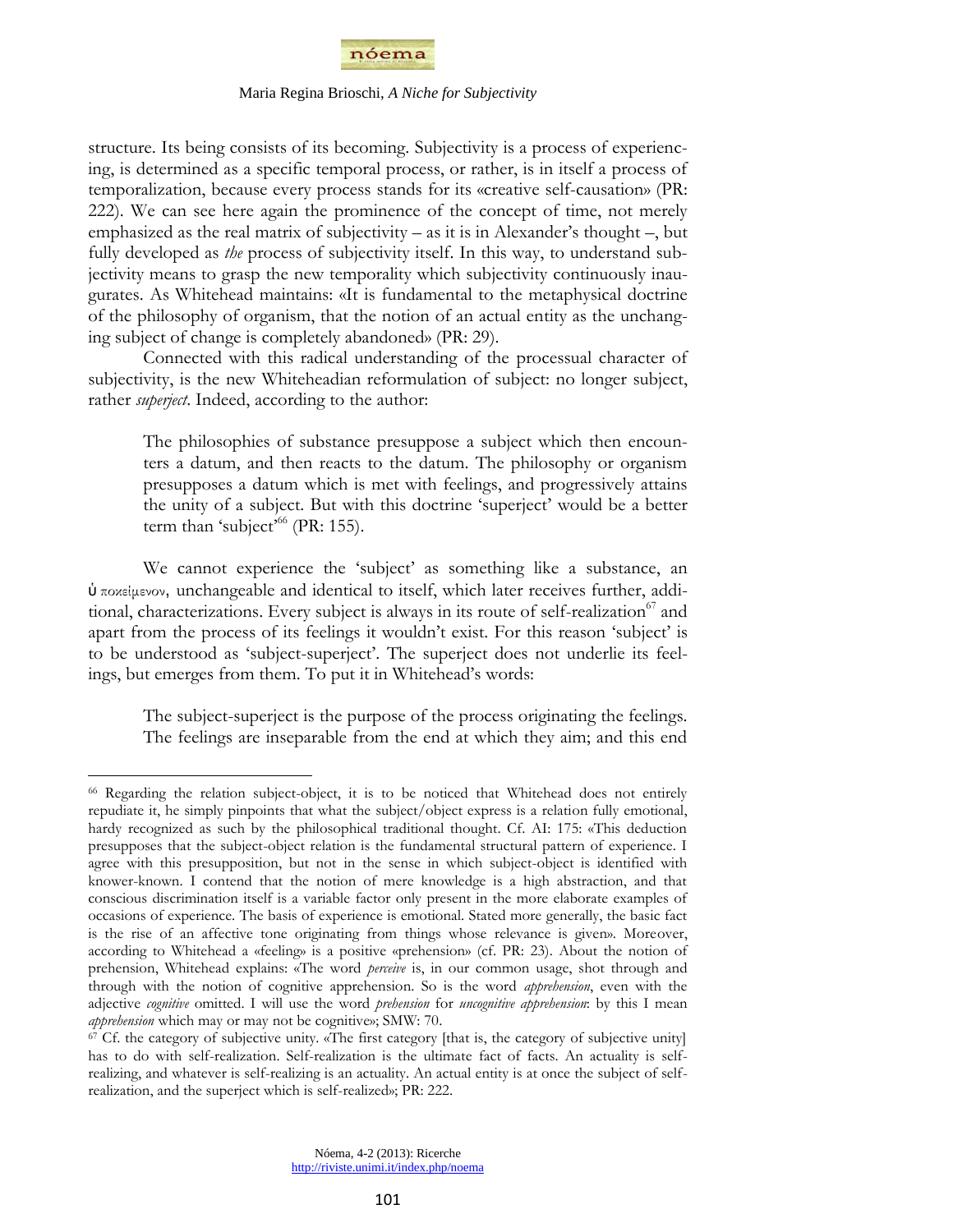

is the feeler. The feelings aim at the feeler, as their final cause. The feelings are what they are in order that their subject may be what it is. Then, transcendently, since the subject is in virtue of its feelings, it is only by means of its feelings that the subject objectively conditions the creativity transcendent beyond itself (PR: 222).

Accordingly, subjectivity, and its unity, emerges as the superject of its feelings. With this regard, Whitehead properly speaks of emergence, but after his reconfiguration of subjectivity in a processual account, his notion of emergence cannot any longer be conceived as an emergent element out of a mere previous level, but is to be grasped as the emergence of subjectivity out of its own process of selfcreativity.

Thus, on the one hand, to «take time seriously»<sup>68</sup> (as Alexander would say) means to conceive subjectivity not as a substance but as a process; on the other, this process implies that the subject-superject is what continuously *emerges* from its feelings. But how can this new conception of emergent subjectivity help us reach a new understanding of subjectivity? If we have already put forth the superject as a radical re-connotation of the traditional concept of subject, we have now to clarify its «emergent side», in order to get a thorough understanding of Whitehead"s philosophical account of emergent subjectivity. Indeed, and although his concept of emergence differs from Alexander's one, for Whitehead the emergence of subjectivity is one of the key-topics of all his philosophy. He says:

For Kant, the world emerges from the subject; for the philosophy of organism, the subject emerges from the world  $- a$  'superject' rather than a subject. The word "object" thus means an entity which is a potentiality for being a component in feeling; and the word 'subject' means the entity constituted by the process of feeling, and including this process. The feeler is the unity emergent from its own feelings: and feelings are the details of the process intermediary between this unity and its many data (PR: 88).

The superject emerges from feelings or, more broadly, the subject emerges from the world because every element of the world is «a potentiality for being a component in feeling». In this sense, «the creature emerges by virtue of the niche that is there for it in the universe»<sup>69</sup>: any factor of the world, by becoming a component for feelings, determines in fact the emergence of subjectivity. To some degrees, this niche can be also considered close to Alexander"s conception of emergence, where a special configuration makes, «as a matter of fact», mind emerge, but it isn"t merely that. The configuration of the universe makes subjectivity emerge because every factor of it is a potentiality for subjectivity's feelings; in other words, because the universe"s factors take part of subjectivity, by originating its process. Thus, on the one hand subjectivity emerges from the world because without the world the subjective feelings wouldn"t have any components (that is, they wouldn"t

 $\overline{a}$ 

Nóema, 4-2 (2013): Ricerche http://riviste.unimi.it/index.php/noema

<sup>68</sup> Cf. S. Alexander, *Spinoza and Time*, cit., p. 15.

<sup>69</sup> Whitehead"s class, May 2, 1925. Cf. footnote 55.